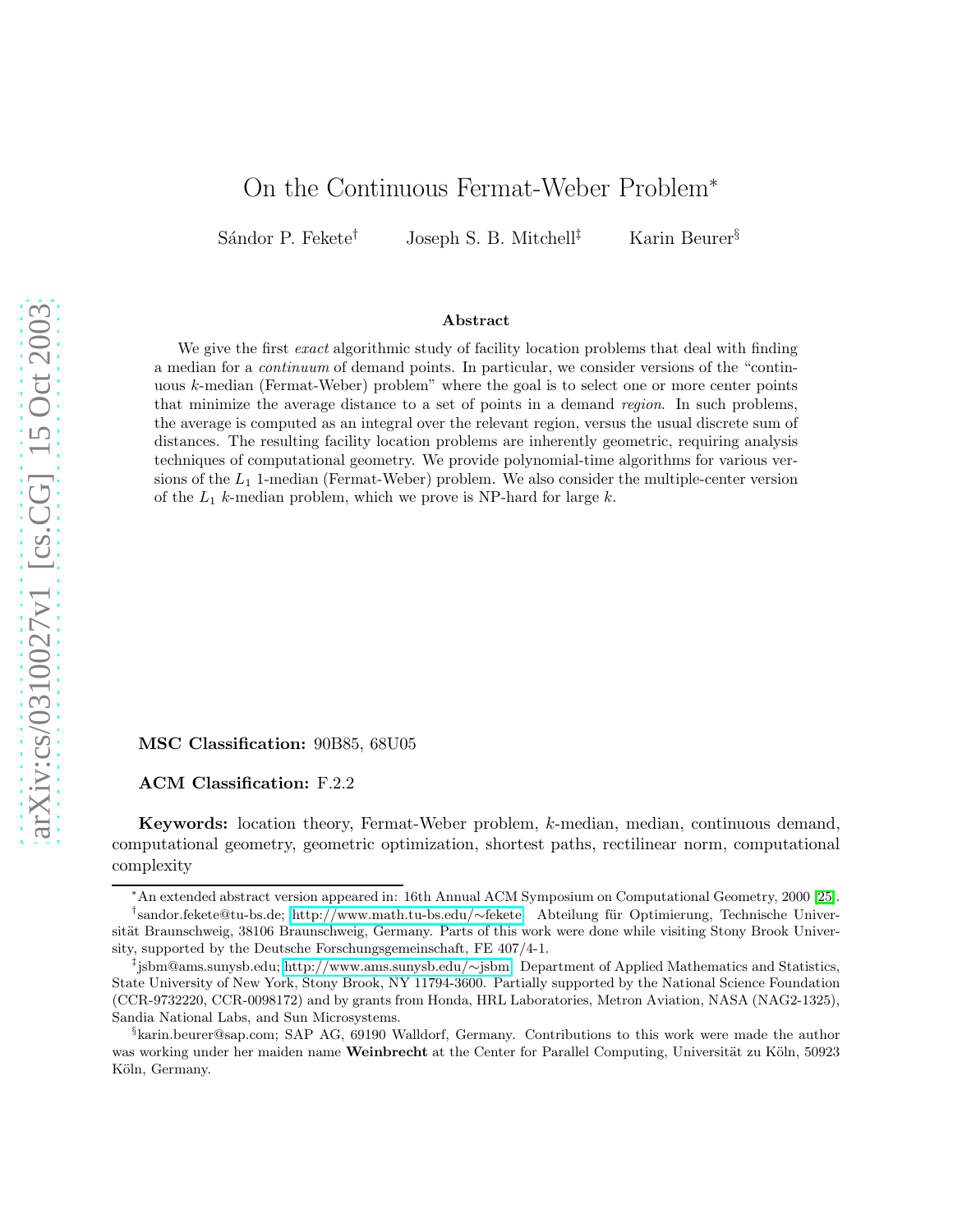# 1 Introduction

"*There are three important factors that determine the value of real estate – location, location, and location.*"

The Fermat-Weber Problem. There has been considerable study of facility location problems in the field of combinatorial optimization. In general, the input to these problems includes a weighted set D of demand locations, with weight distribution  $\delta$  and total weight  $\mu$ , a set F of feasible facility locations, and a distance function d that measures cost between a pair of locations. In one important class of questions, the problem is to determine one or more feasible *median* locations  $c \in C \subseteq F$  in order to minimize the average cost from the demand locations,  $p \in D$ , to the corresponding central points  $c_p \in C$  that are nearest to p:

$$
\min_{C \subset F} \frac{1}{\mu} \int_{p \in D} \delta(p) d(p, C) dp,
$$

where  $d(p, C) = \min_{c \in C} d(p, c)$ . If there is one median point to be placed, the problem is known as the classical *Fermat-Weber problem*; its history reaches back to Fermat, who first posed it for three points, a case that was first solved by Torricelli. (Note that this special case has another natural generalization: in the well-known Steiner tree problem, the objective is to find a connected network of minimum total length connecting a given set of points. See [\[23\]](#page-26-1) for a recent study of the relation between these problems and further discussion.) In the context of facility location, the median problem was discussed in Weber's 1909 book on the pure theory of location for industries [\[59\]](#page-28-0) (see [\[61\]](#page-28-1) for a modern survey); because of this connection, we will speak of the *Fermat-Weber problem* (FWP) throughout this paper. More generally, for a given number  $k \geq 1$  of facilities, the problem is known as the k*-median problem*. A problem of similar type with a different objective function is the so-called k*-center problem*, where the goal is to find a set of k center locations such that the maximum distance of the demand set from the nearest center location is minimized.

Geometric Facility Location. There is a vast literature on location theory; for a survey, see the book of Drezner [\[18\]](#page-26-2), with its over 1200 citations that not only include papers dealing with mathematical aspects of optimization and algorithms, but also various applications and heuristics. A good overview of research with a mathematical programming perspective is given in the book of Mirchandani and Francis [\[45\]](#page-27-0).

With many practical motivations, geometric instances of facility location problems have attracted a major portion of the research to date. In these instances, the sets  $D$  of demand locations and F of feasible placements are modeled as points in some geometric space, typically  $\mathbb{R}^2$ , with distances measured according to the Euclidean  $(L_2)$  or Manhattan  $(L_1)$  metric. In these geometric scenarios, it is natural to consider not only finite (discrete) sets  $F$  of feasible locations, but also (continuous) sets having positive area. For the classical Fermat-Weber problem, the set  $F$  is the entire plane  $\mathbb{R}^2$ , while D is some finite set of demand points.

There has been considerable activity in the computational geometry community on facility location problems that involve computing geometric "centers" and medians of various types. The problem of determining a 1-center, i.e., a point c to minimize the maximum distance from  $c$  to a discrete set  $D$  of points, is the familiar minimum enclosing disk problem, which has linear-time algorithms based, e.g., on the methods of Megiddo. The geodesic 1-center of simple polygons has an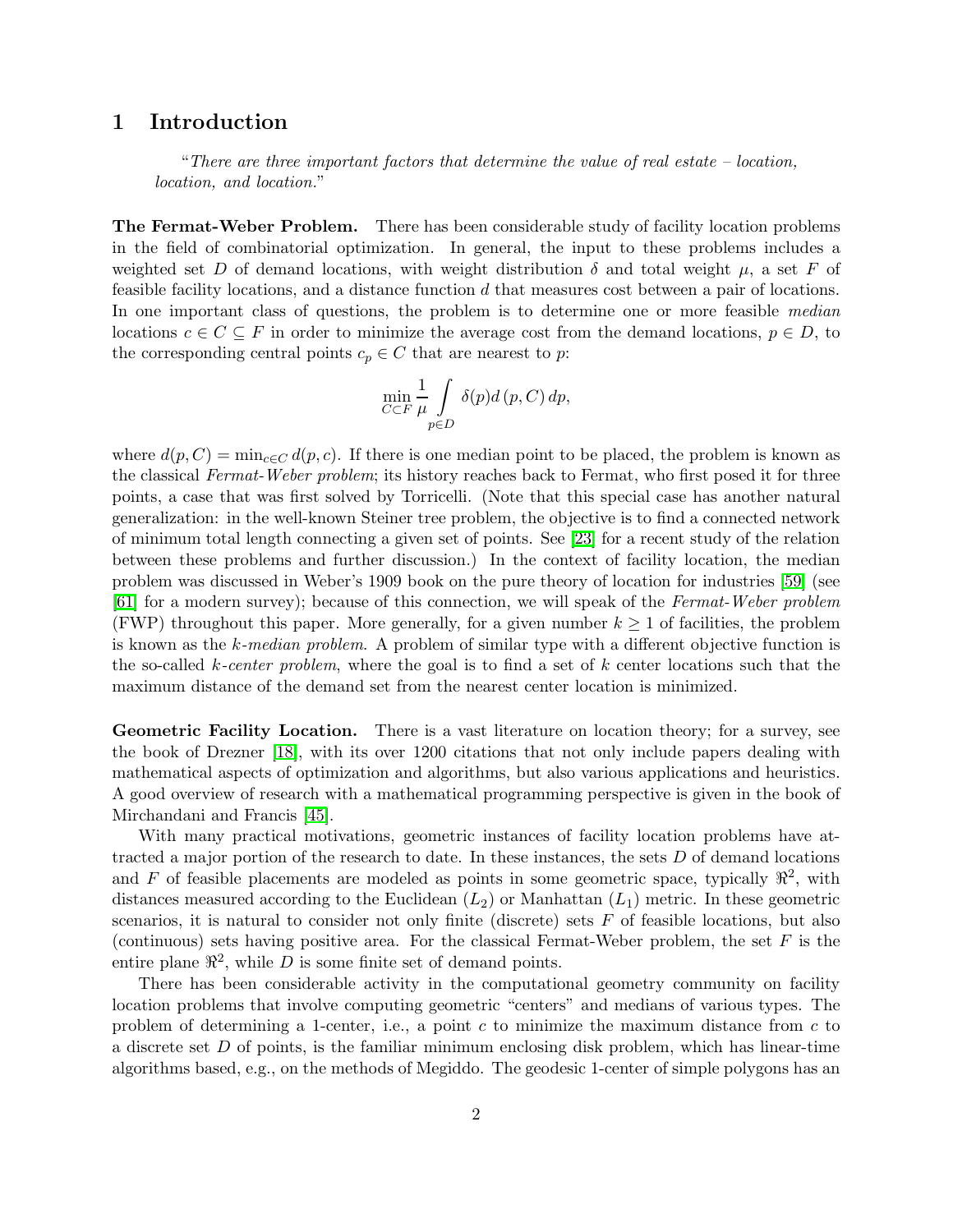$O(n \log n)$  algorithm [\[53\]](#page-28-2); in this version of the center problem, distances are measured according to shortest paths (geodesics) within a simple polygon. Recent results of Sharir et al. [\[9,](#page-25-0) [22,](#page-26-3) [55\]](#page-28-3) have yielded nearly-linear-time algorithms for the planar *two*-center problem. The more general p-center problem has been studied recently by [\[56\]](#page-28-4).

Continuous Location Problems. Location theory distinguishes between discrete and continuous location theory (see [\[27\]](#page-26-4)). However, for median problems, this distinction has mostly been applied to the set of feasible placements, distinguishing between discrete and continuous sets F. It is remarkable that, so far, *continuous* location theory of median problems has almost entirely treated *discrete* demand sets D [\[27,](#page-26-4) [52\]](#page-28-5). We should note that there are several studies in the literature that deal with k-center problems with continuous demand, e.g, see [\[43,](#page-27-1) [58\]](#page-28-6), where demand arises from the continuous point sets along the edges in a graph. See [\[57\]](#page-28-7) for results on the placement of k capacitated facilities serving a continuous demand on a one-dimensional interval. Also, k-center problems have been studied extensively in a geometric setting, see e.g. [\[1,](#page-25-1) [17,](#page-26-5) [28,](#page-26-6) [30,](#page-26-7) [32,](#page-26-8) [33,](#page-26-9) [34,](#page-27-2) [35,](#page-27-3) [36,](#page-27-4) [42,](#page-27-5) [44,](#page-27-6) [55,](#page-28-3) [56\]](#page-28-4). However, designing discrete algorithms for k-center problems can generally be expected to be more immediate than for k-median problems, because the set of demand points that determine a critical center location will usually form just a finite set of  $d+1$  points in d-dimensional space.

Continuous demand for k-median problems is also missing from the classification in  $[6]$ . We contend that the practical and geometric motivations of the problem make it very natural to consider exact algorithms for dealing with a continuous demand distribution for k-median problems: if a demand occurs at some position  $p \in D$ , according to some given probability density  $\delta(p)$ , then we may be interested in minimizing the *expected* distance  $\int_{p\in D} d(c, p)\delta(p)dp$  for a feasible center location  $c \in F$ .

To the best of our knowledge, there are only few references that discuss k-median problems with continuous demand: See the papers [\[51,](#page-28-8) [65\]](#page-28-9) for a discussion of continuous demand that arises probabilistically by considering a discrete demand in an unbounded environment with a large number of demand points, leading to a heuristic for optimal placement of many center points. Drezner [\[19\]](#page-26-10) describes in Chapter 2 of his book that normally a continuous demand is replaced by a discrete one, for which the error is "quite pronounced for some problems". (See his chapter for some discussion of the resulting error.) Wesolowsky and Love [\[62\]](#page-28-10) (and also in their book [\[41\]](#page-27-7) with Morris) and Drezner and Wesolowsky [\[20\]](#page-26-11) consider the problem of continuous demand for rectilinear distances. Practical motivations include the modeling of postal districts and facility design. They compute the optimal solution for one specific example, but fail to give a general algorithm. More recently, Carrizosa, Muñoz-Márquez, and Puerto [\[7,](#page-25-3) [8\]](#page-25-4) use convexity properties for problems of this type to deal with the error resulting from nonlinear numerical methods for approximating solutions. It should be noted that the objective function is no longer convex when distances are computed in the presence of obstacles.

In this paper, we study the k-median problem, and its specialization to the Fermat-Weber problem  $(k = 1)$ , in the case of continuous demand sets. Another way to state our continuous Fermat-Weber (1-median) problem is as follows: In a geometric domain (e.g., cluttered with obstacles), determine the ideal "meeting point"  $c^*$  that minimizes the average time that it takes an individual, initially located at a random point in  $D$ , to reach  $c^*$ . Another application comes from the problem of locating a fire station in order to minimize the average distance to points in a neighborhood, where we consider the potential emergencies (demands) to occur at points in a continuum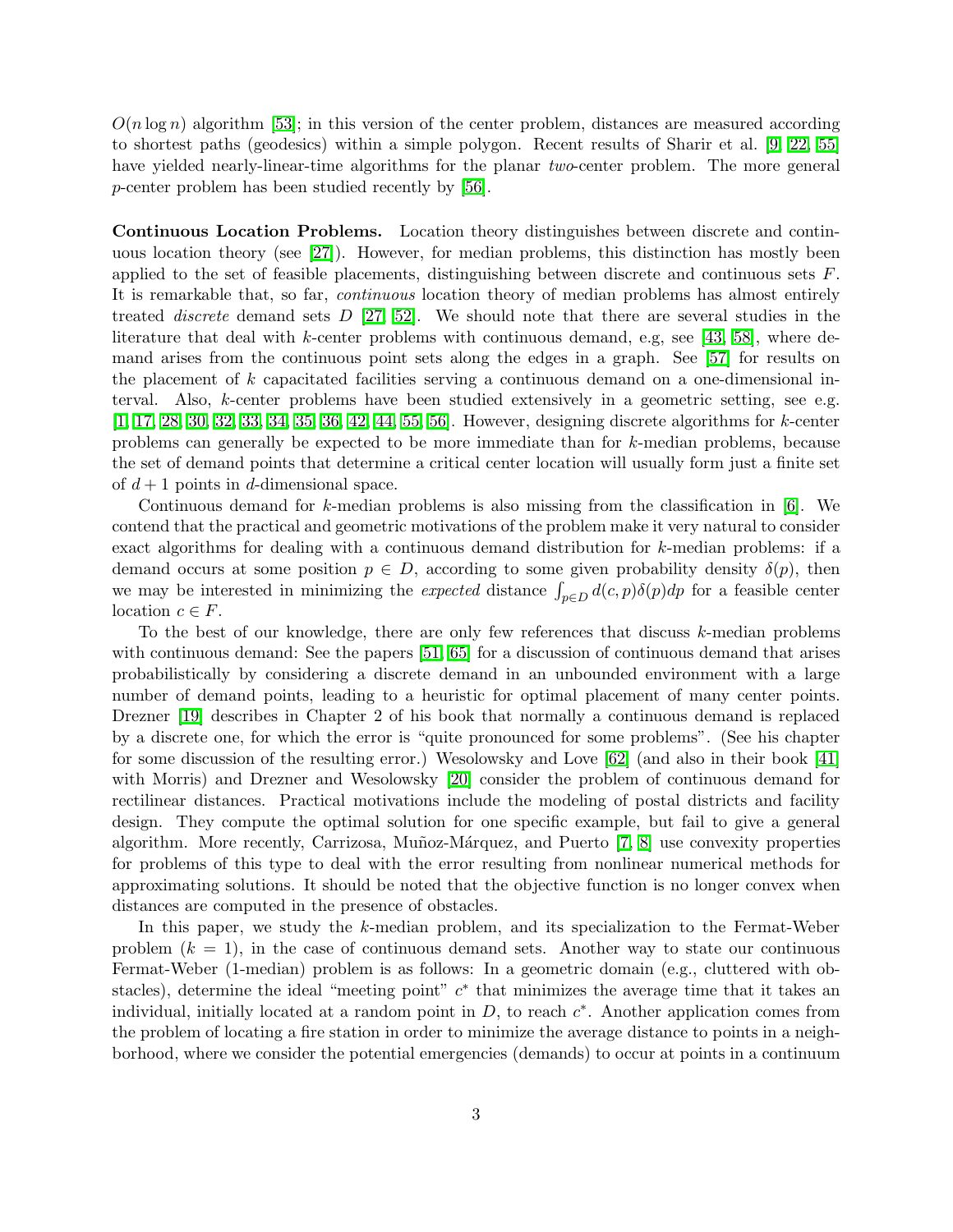(the region defining the neighborhood  $D$ ). As we noted above, this objective function is different from the situation in which we want to minimize the *maximum* distance instead, a problem that has been studied extensively in the context of discrete algorithms.

Choice of Metric. Many papers on geometric location theory have dealt with continuous sets  $F$  of feasible placements, including  $[2, 5, 13, 14, 16, 21, 37, 38, 39, 62, 63, 64]$  $[2, 5, 13, 14, 16, 21, 37, 38, 39, 62, 63, 64]$  $[2, 5, 13, 14, 16, 21, 37, 38, 39, 62, 63, 64]$  $[2, 5, 13, 14, 16, 21, 37, 38, 39, 62, 63, 64]$  $[2, 5, 13, 14, 16, 21, 37, 38, 39, 62, 63, 64]$  $[2, 5, 13, 14, 16, 21, 37, 38, 39, 62, 63, 64]$  $[2, 5, 13, 14, 16, 21, 37, 38, 39, 62, 63, 64]$  $[2, 5, 13, 14, 16, 21, 37, 38, 39, 62, 63, 64]$  $[2, 5, 13, 14, 16, 21, 37, 38, 39, 62, 63, 64]$  $[2, 5, 13, 14, 16, 21, 37, 38, 39, 62, 63, 64]$  $[2, 5, 13, 14, 16, 21, 37, 38, 39, 62, 63, 64]$  $[2, 5, 13, 14, 16, 21, 37, 38, 39, 62, 63, 64]$ . In the majority of these papers, distances are measured according to the  $L_1$  metric. In fact, it was shown by Bajaj [\[3\]](#page-25-10) that if  $L_2$  distances are used, then even in the case of only five demand locations ( $|D| = 5$ ), the problem cannot be solved using radicals; in particular, it cannot be solved by exact algorithmic methods that use only ruler and compass. (Chandrasekaran and Tamir [\[10\]](#page-25-11) give a polynomial-time approximation scheme that uses the ellipsoid method.) In this paper, we too concentrate on the problem using the  $L_1$  metric. While we can exactly solve some very simple special cases in the  $L_2$ metric, in general the integrations that are required to solve the problem are likely to be just as intractable as the classic Fermat-Weber problem.

Summary of Results. In this paper, we give the first exact algorithmic results for location problems that are continuous on both counts, in the set  $D$  as well as the set  $F$ . In our model  $D$ and F are each given by polygonal domains. Our goal is to compute a set of  $k$  ( $k \geq 1$ ) optimal centers in the feasible set  $F$  that minimize the average distance from a demand point of  $D$  to the nearest center point. Our results include:

- (1) A linear-time  $(O(n))$  algorithm for computing an optimal solution to the 1-median (Fermat-Weber) problem when  $D = F = P$ , a simple polygon having n vertices, and distance is taken to be  $L_1$  geodesic distance inside  $P$ .
- (2) An  $O(n^2)$  algorithm for computing an optimal 1-median for the case that  $D = F = P$ , a polygon with holes, and distance is taken to be (straight-line)  $L_1$  distance.
- (3) An  $O(I + n \log n)$  algorithm (where  $I = O(n^4)$  is the complexity of a certain arrangement) for computing an optimal 1-median for the case that  $D = F = P$ , a polygon with holes, and distance is taken to be  $L_1$  geodesic distance inside  $P$ .
- (4) A proof of NP-hardness for the k-median problem when the number of centers,  $k$ , is part of the input, and  $D = F = P$  is a polygon with holes. This adds specific meaning to the statement by Wesolowsky and Love [\[62\]](#page-28-10) that computing the optimal position of several locations "is obviously very tedious when (the number of locations) is very large".
- (5) Generalizations of our results to the following cases: non-uniform probability densities over the demand set  $D$ ; fixed-orientation metrics (generalization of  $L_1$ ), which can be used to approximate the Euclidean metric; higher dimensions; and,  $F \neq D$  for straight-line distances.

This paper represents research done as part of the PhD thesis of Weinbrecht; additional examples, discussion, and details may be found in [\[60\]](#page-28-13).

# <span id="page-3-0"></span>2 Preliminaries

**Basic Definitions.** We will let  $Z = (x, y)$  denote a candidate center point in  $F \subseteq \mathbb{R}^2$ . (We concentrate on two-dimensional problems until Section [8,](#page-23-0) where we discuss extensions to higher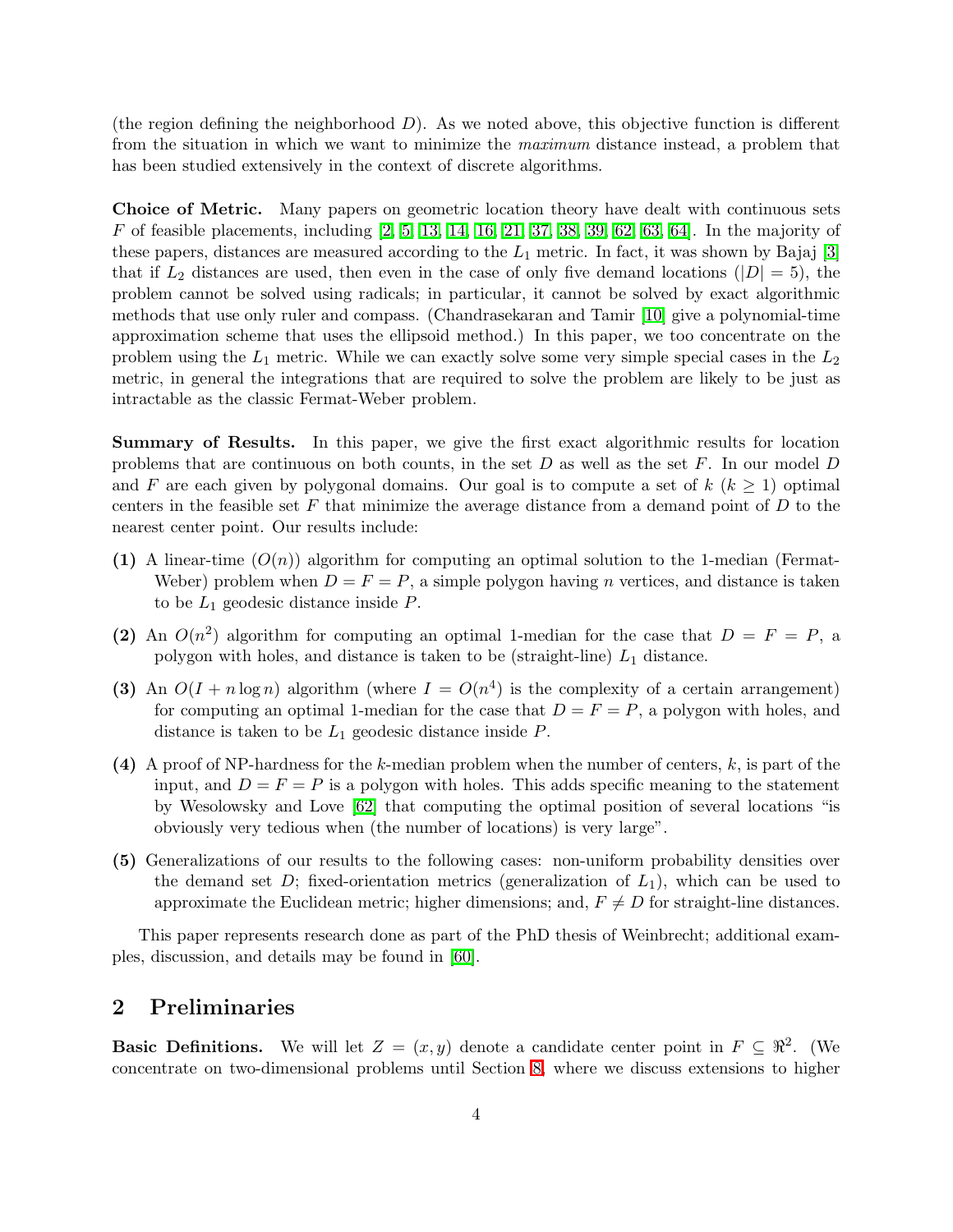

<span id="page-4-0"></span>Figure 1: A simple example in which the region  $D = F = P$  is a polygon (square) with a single (parallelogram) hole, shown shaded. The average straight-line  $L_1$  distance is minimized by two optimal center points, each marked " $c^*$ ", on the boundary of P. This example is analyzed in more detail later; refer to Figure [10.](#page-14-0))

dimensions.) We defer discussion of multiple center points  $(k > 1)$  to Section [7;](#page-20-0) for now,  $k = 1$  and we consider the Fermat-Weber (1-median) problem.

We let P denote a *polygonal domain*: This is a connected planar set of points that is bounded by a finite set of disjoint simple closed polygonal curves. We assume that P is *nondegenerate*, i.e., it is a closed set that equals the closure of its interior points; in particular, the interior is connected. We say that the *vertices* of P are the vertices of its boundary; as part of the nondegeneracy assumption, we assume that each vertex is incident to precisely one boundary polygon and to two edges. In the case of one connected boundary, we say that a polygon P is *simple*; otherwise we say that P has one or several *holes*, i.e, bounded components of the complement  $\Re^2 \setminus P$ . A *critical vertex* v of P is one that has locally extremal x- or y-coordinate relative to the boundary component containing v, and an interior angle of at least  $\pi$ . A *chord* of P is a straight line segment within P that connects two points on the boundary of P. If P is a simple polygon, any chord subdivides P into two or more pieces.

For purposes of our discussions, we focus on the case in which  $D = F = P$ : we restrict Z to P, which also equals the demand set. Furthermore, we focus our discussion to the case in which the demand is uniformly distributed over the set  $D = P$ , so our goal is to minimize the average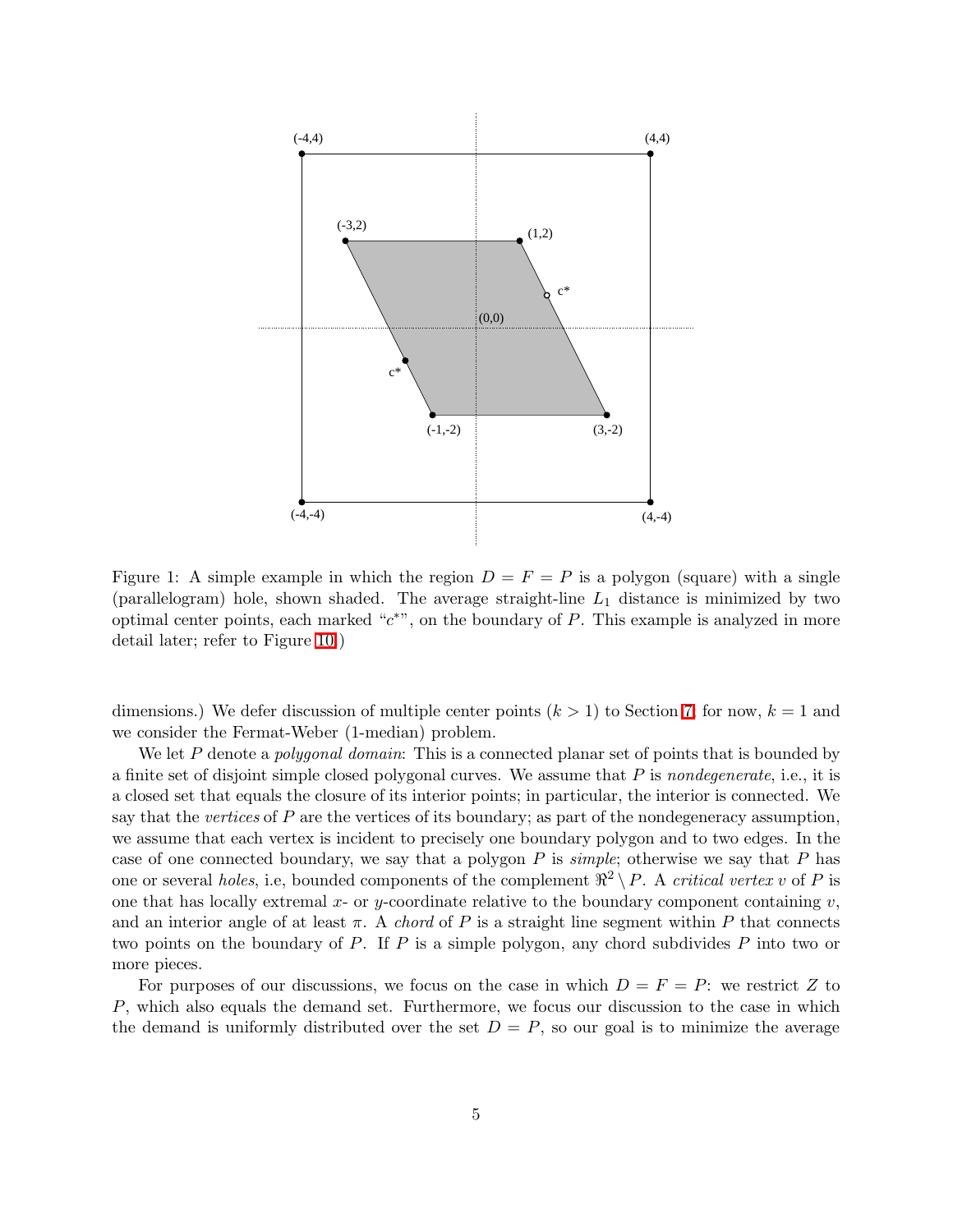distance,  $f(Z)$ , given by the integral

$$
f(Z) = f(x, y) = \frac{1}{\mu} \int \int_{(u,v)\in P} d(Z, (u, v)) du dv,
$$

where  $\mu$  is the total area of P,  $d(\cdot, \cdot)$  denotes either (straight-line)  $L_1$  distance or geodesic (shortestpath)  $L_1$  distance within P. (We abuse notation slightly by writing  $f(Z) = f((x, y)) = f(x, y)$ .)

Shortest Path Maps. In order to analyze the k-median problem with respect to geodesic distances, we will utilize several definitions and results from the theory of geometric shortest paths among obstacles; see Mitchell [\[49,](#page-27-11) [50\]](#page-27-12) for surveys on the subject of geometric shortest paths.



<span id="page-5-0"></span>Figure 2: An example of the  $L_1$  geodesic SPM(Z) for a polygon P with two holes (shaded). Vertices are labeled with their  $L_1$  geodesic distances from Z. The cell rooted at Z is partitioned into four quadrants by a vertical and a horizontal chord through Z. Within each other cell, rooted at a vertex of  $P$ , an arrow is drawn pointing to the root of the cell. Vertices of  $P$  whose cells are nonempty are drawn as solid black dots; the white vertices have empty cells in  $SPM(Z)$ .

For a given geometric environment P, the *shortest-path map*, SPM(Z) with respect to source point Z represents the set of shortest paths within P from Z to all other points  $t \in P$ . The SPM(Z) is a decomposition of P into *cells*  $\sigma$ , each having a unique *root vertex*,  $r_{\sigma}$ , such that a shortest path within P from Z to  $t \in P$  is given by following a shortest path within P from Z to  $r_{\sigma}$ , then going from  $r_{\sigma}$  to t directly along a "straight" segment. A *straight segment* between  $p \in P$  and  $q \in P$ is a path whose length is  $d(p, q)$ , where  $d(\cdot, \cdot)$  denotes our underlying distance function  $(L_1, L_2,$ etc.). If the underlying distance is  $L_2$ , a straight segment is necessarily a straight line segment; if the underlying distance is  $L_1$ , as in most of this paper, a straight segment from p to q consists of any path from  $p$  to  $q$  that is both x-monotone and y-monotone (e.g., an "L-shaped" path or a "staircase" is straight in the  $L_1$  metric). If t lies in a cell  $\sigma$  rooted at  $r_{\sigma}$ , the geodesic distance from Z to t is given by  $d_G(Z, t) = d_G(Z, r_\sigma) + d(r_\sigma, t)$ , where  $d_G(\cdot, \cdot)$  denotes the shortest-path (geodesic) distance function induced by P. There is also a cell with root Z, consisting of points  $t \in P$  for which a shortest path from  $Z$  to  $t$  is attained by a straight segment  $Zt$ . Points  $t$  on the common boundary of two or more cells are optimally reached by shortest paths to  $t$  whose last segment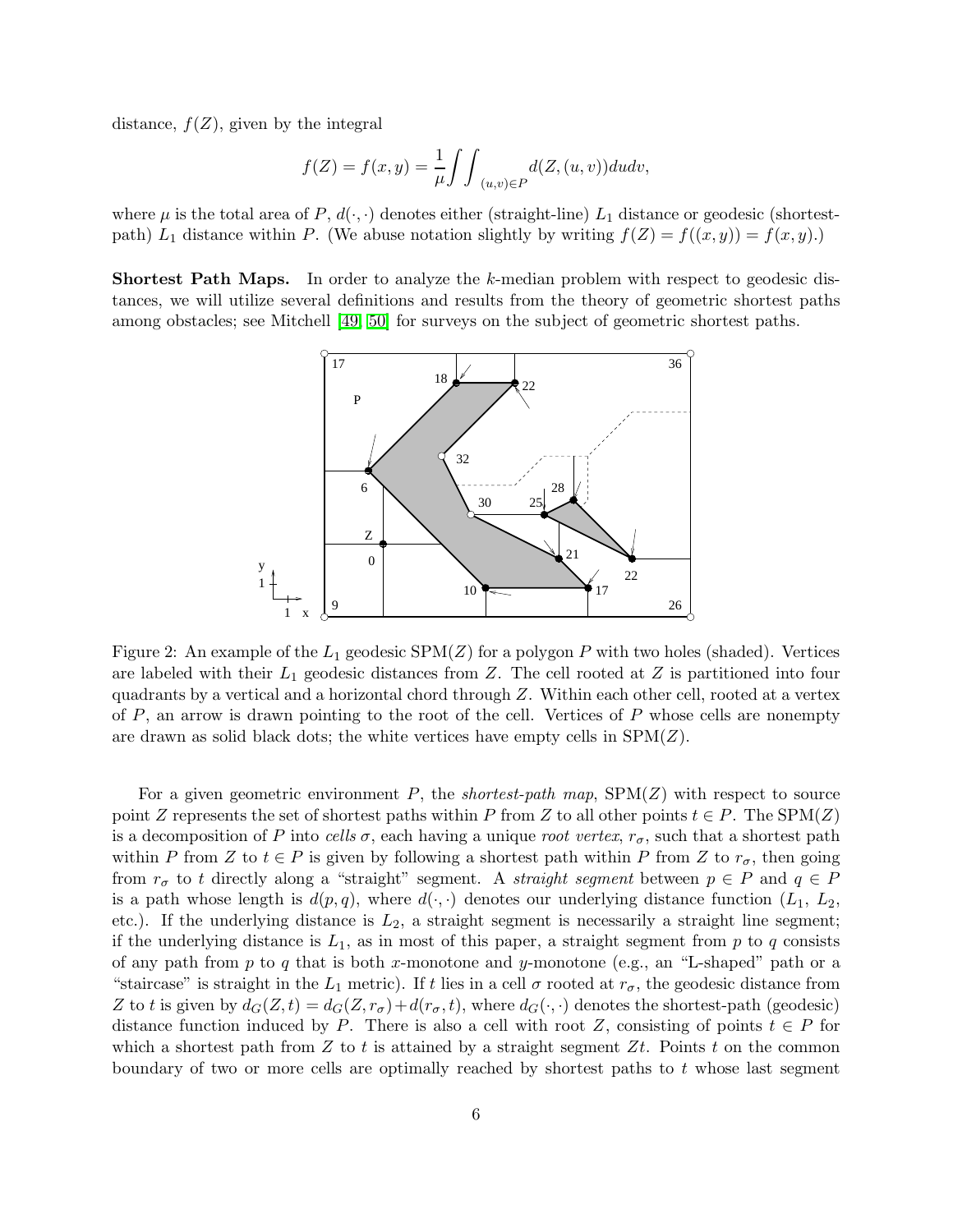joins t to the root vertex of any one of the cells having t on its boundary. Refer to Figure [2](#page-5-0) for an example of  $SPM(Z)$  in the  $L_1$  geodesic metric. Each vertex v of P is the root of a (possibly empty) cell. A vertex  $v = r_{\sigma}$  that is the root of a cell  $\sigma$  lies on the boundary of a neighboring cell  $\sigma'$ , so there is a shortest path from Z to  $r_{\sigma}$  whose last segment is  $r_{\sigma'}r_{\sigma}$ ; we say that  $r_{\sigma'}$  is the *predecessor* of  $r_{\sigma}$ . In addition to its predecessor, we store with each vertex v of P the length,  $d_G(Z, v)$ , of a shortest path within P from Z to v. In summary,  $SPM(Z)$  is a decomposition of P into cells according to the "combinatorial structure" (sequence of obstacle vertices along the path) of shortest paths from Z to points in the cells.

For any two distinct vertices u and v of P, the *bisector* with respect to u and v is the locus of points  $p \in P$  that are (geodesically) equidistant from Z via the two distinct roots, u and v; thus, a bisector is the (possibly empty) locus of points  $p \in P$  satisfying  $d_G(Z, p) = d_G(Z, u) + d(u, p) =$  $d_G(Z, v) + d(v, p)$ . If the underlying metric is Euclidean, bisectors are curves, easily seen to be straight line segments or hyperbolic arcs. In the  $L_1$  geodesic metric, bisectors may be horizontal line segments, vertical line segments, polygonal chains of segments that are horizontal, vertical, or diagonal (with slope ±1), or they may, in a degenerate situation, consist of *regions*. See Figure [3](#page-6-0) and Figure [4.](#page-7-0) In order that cells of the  $SPM(Z)$  do not overlap in regions of nonzero area, and so that the  $SPM(Z)$  is a planar decomposition of P, it is convenient to resolve degeneracies so that all bisectors are one-dimensional (polygonal) curves, not regions. We do this as follows. First, if  $p \in P$  satisfies  $d_G(Z, p) = d_G(Z, u) + d(u, p) = d_G(Z, v) + d(v, p)$ , then we consider p to be in the cell rooted at u (and not in the cell rooted at v) if  $d(u, p) < d(v, p)$ ; a consequence is that the points  $p \in P$  that are in the cell rooted at u are visible to u (i.e., the segment up lies in the cell). Figure [4](#page-7-0) shows the result of applying this rule to two situations in which the  $L_1$  geodesic bisector would otherwise be a region. Second, we infinitesimally perturb the vertices of  $P$  so that no two vertices lie on a common line of slope  $\pm 1$ ; this implies that set of points  $p \in P$  for which  $d_G(Z, p) = d_G(Z, u) + d(u, p) = d_G(Z, v) + d(v, p)$  and  $d(u, p) = d(v, p)$  is a polygonal chain, not a region of nonzero area. (All of our results apply also to the unperturbed problem instances, by standard arguments.)

It is easily seen that a small horizontal (or vertical) shift of  $Z$  by an amount h results in a shift of the bisector between two vertices u and v by an amount  $h/2$ .



<span id="page-6-0"></span>Figure 3: Examples of the  $L_1$  bisectors between two points,  $P_1$  and  $P_2$ , in the  $L_1$  metric. In each of the three cases, the locus is shown of points p for which  $d(P_1, p) = d(P_2, p)$ . Note that in case (c), when  $P_1$  and  $P_2$  lie on a line of slope  $\pm 1$ , the bisector includes two regions (shown shaded).

Some bisector curves, such as those horizontal and vertical segments shown solid in Figure [2,](#page-5-0) may be crossed by shortest paths from Z to points  $p \in P$ . However, bisector curves that consist of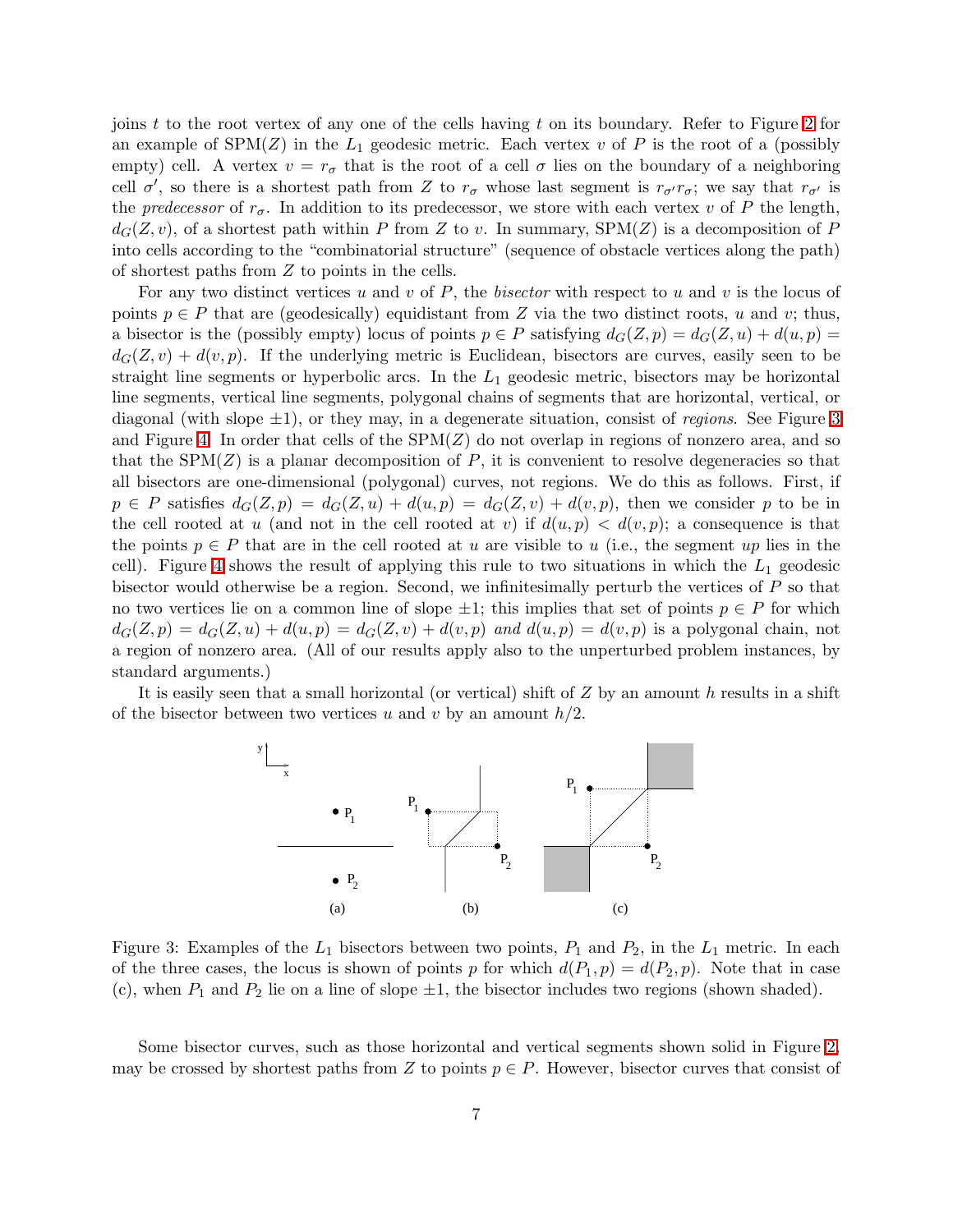

<span id="page-7-0"></span>Figure 4: Examples of  $L_1$  geodesic bisectors. In both cases, the points in the lightly shaded quadrant are equidistant from  $Z$  via  $u$  and via  $v$ ; our tie-breaking rule, however, assigns the shaded bisector points to the cell rooted at u, resulting in the bisector curve shown dashed.

points that are the endpoints of maximal shortest (geodesic) paths are not crossed by any shortest path; these are shown dashed in Figure [2](#page-5-0) and are called *watersheds*. (A shortest path from Z to  $p \in P$  is *maximal* if it is not the proper subset of a shortest path from Z to some other point  $p' \neq p$ of P.) One can think of the watershed bisectors as "ridges" that partition  $P$  into regions according to the topological type (homotopy class) of shortest paths; a point on a watershed can be reached from at least two homotopically distinct shortest paths from Z.

Shortest path maps can be computed in optimal time  $O(n \log n)$  for a polygon with n vertices, both in the Euclidean metric and in the  $L_1$  metric [\[29,](#page-26-13) [46,](#page-27-13) [48\]](#page-27-14). More generally, shortest-path maps can be applied to *weighted region* metrics, where the time for traveling depends on a local density function. For more information, see the surveys of Mitchell [\[49,](#page-27-11) [50\]](#page-27-12).

Finally, we define one other piece of notation. For any position  $Z$  of a center, we define two subsets of the domain P: the set  $W(Z)$  (resp.,  $E(Z)$ ) of all points  $p \in P$  for which every shortest path from  $Z$  to  $p$  enters the open halfplane to the left (resp., right) of  $Z$  prior to entering the open halfplane to the right (resp., left) of Z. In other words,  $W(Z)$  (resp.,  $E(Z)$ ) corresponds to the set of points  $p \in P$  for which an optimal path to p initially heads to the west (resp., east). Similarly, P is subdivided into the sets  $N(Z)$  and  $S(Z)$  of points for which shortest paths initially head north versus south. These definitions apply both to geodesic distances,  $d_G(\cdot, \cdot)$ , and to straight-line distances; refer to Figure [6](#page-9-0) for illustrations. While there may be points  $p \in P$  that are not in  $W(Z) \cup E(Z)$ , such points either lie on the vertical line through Z or, in the case of geodesic distances, lie on a bisector (since such points are reached by at least two distinct optimal paths – one heading initially east, one heading initially west). By the convention and perturbation assumption that allows us to assume that bisectors are one-dimensional curves (rather than regions), we see that  $W(Z) \cup E(Z)$  covers all of P except for a set of zero area; a similar statement holds for  $N(Z) \cup S(Z)$ . In the following, we will use  $w(Z), e(Z), n(Z), s(Z)$  for the area of  $W(Z), E(Z)$ ,  $N(Z)$ ,  $S(Z)$ , respectively.

## 3 Local Optimality Conditions

For any given center location Z, the objective function value  $f(Z)$  that gives the average distance from  $Z$  to points of  $P$  can be evaluated by decomposing  $P$  into a set of "elementary" pieces.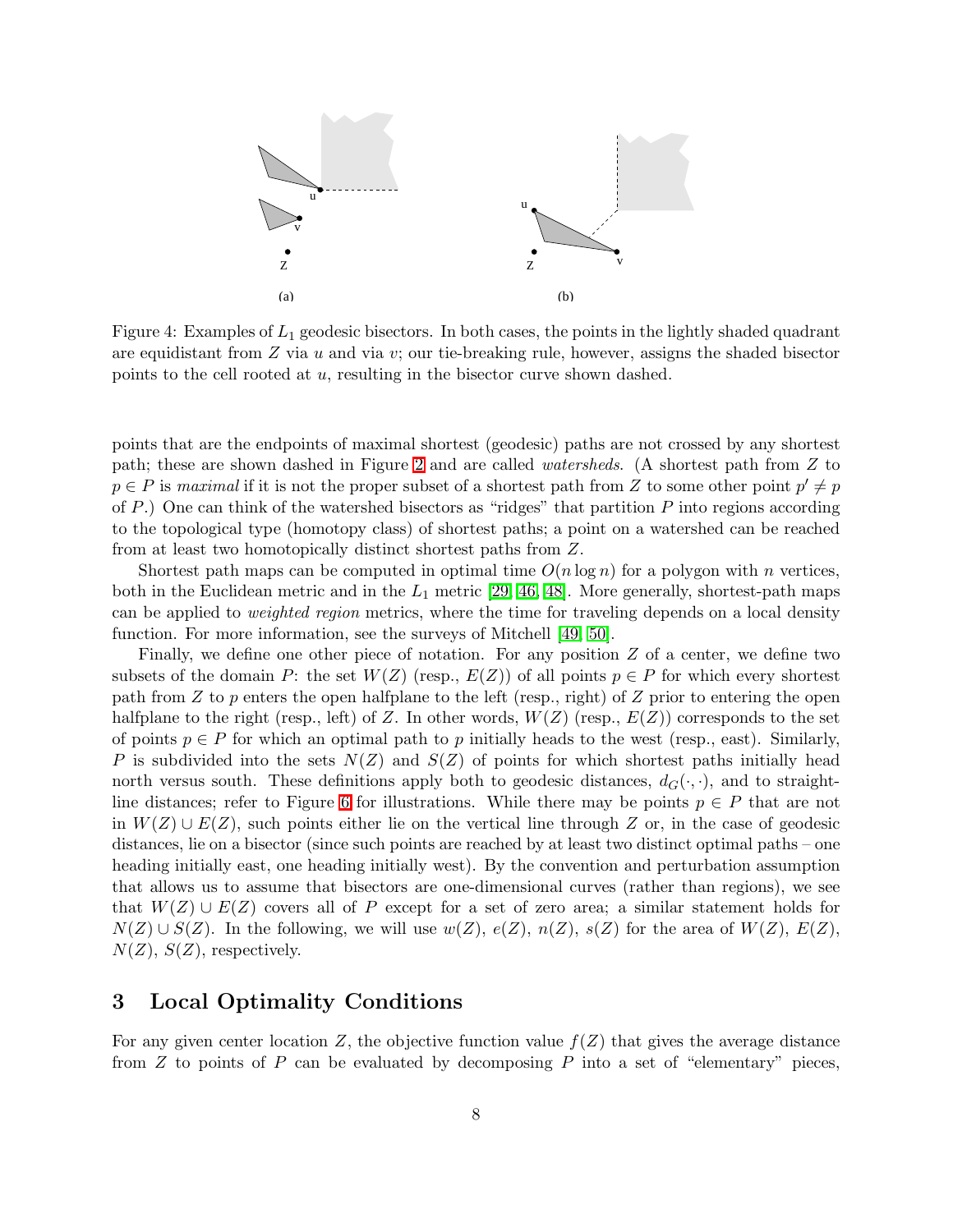computing the average distance for each piece, and then obtaining the total average distance as a weighted sum of the average distances for the pieces. In the case of straight-line  $L_1$  distance, we simply use a trapezoidization (or triangulation) of  $P$  to determine the pieces; this can be done in linear time if P is simple, or in  $O(n \log n)$  time if P has holes. In the case of geodesic distance, the shortest-path map,  $SPM(Z)$ , gives a decomposition of P into cells (each of which can be refined into triangles or trapezoids to yield a decomposition into  $O(1)$ -size pieces), each having a corresponding root vertex on its boundary. By computing the average distance from points of a cell to the cell's root r and adding this average to the distance  $d_G(Z, r)$ , and then summing over all cells, we obtain the average geodesic distance,  $f(Z)$ .

The average distance associated with a single elementary piece is given by the following result, which can be verified easily by straightforward integration. As any region can be subdivided into a limited number of triangles of this type, it can be used as a stepping stone for computing the objective value for more complicated regions.



<span id="page-8-0"></span>Figure 5: Lemma [1](#page-8-0) notation used in computing the average  $L_1$  distance of  $\triangle ABC$  from the point A.

**Lemma 1** For a triangle  $\tau$  with vertices A, B, and C, such that edge  $\overline{AB}$  is horizontal, let a be the *length of* AB*, let* c *be the length of the altitude from* C*, and let* b *be the distance from* A *to the foot of the altitude from* C. Then the average  $L_1$  *distance of points in*  $\tau$  *from vertex* A *is*  $\frac{1}{3}(a+b+c)$ *.* 

The objective function,  $f(Z)$ , is a continuous function of the location of the center Z. Because the set  $F = P$  of feasible placements is a compact domain, it follows that there is an optimum. If Z is a point minimizing  $f(Z)$ , then, Z must be locally optimal, meaning that there cannot be a feasible direction  $H = (x_H, y_H)$ , i.e.,  $Z + \varepsilon H \in P$  for sufficiently small  $\varepsilon$ , such that  $f(Z) > f(Z + \varepsilon H)$ .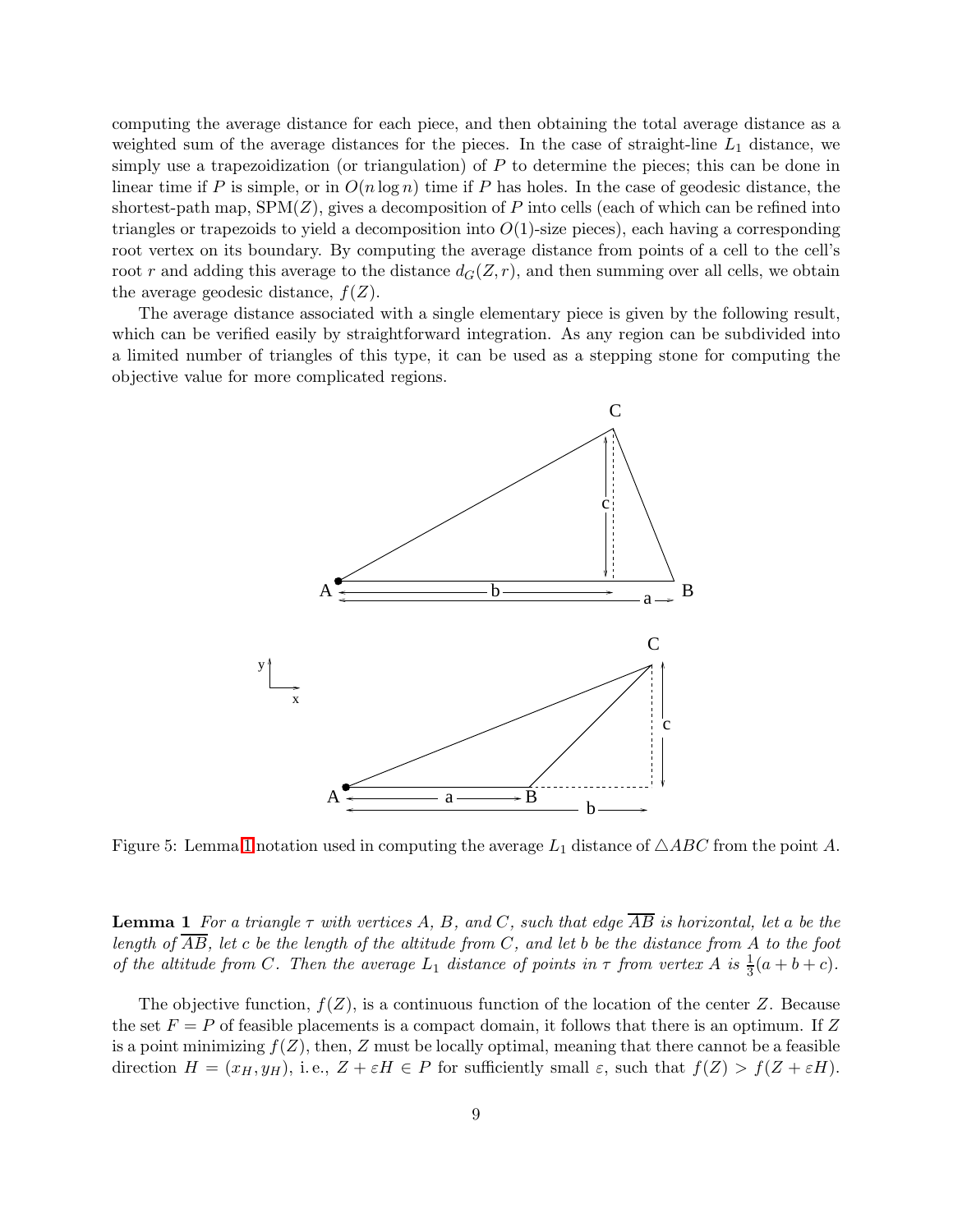If f is differentiable at some point  $Z \in P$ , then  $\langle \nabla f(Z), H \rangle \geq 0$ . In particular, for interior points that are locally optimal, the gradient must be zero; for points in the interior of boundary edges, the gradient must be orthogonal to the boundary. In the following lemma we compute the gradient of  $f$ :

<span id="page-9-1"></span>Lemma 2 *Consider the objective function* f for average straight-line  $L_1$  distance in a region P *of area*  $\mu = \mu(P)$ *. Let*  $Z = (x, y)$  *be a point in* P*. Then the first partial derivatives of* f are *well-defined and given by:*

$$
f_x(Z) = \frac{1}{\mu} (w(Z) - e(Z)), \n f_y(Z) = \frac{1}{\mu} (s(Z) - n(Z)).
$$
\n(1)



<span id="page-9-0"></span>Figure 6: Computing the partial derivative  $f_x$  for straight-line  $L_1$  distances (on the left) and for geodesic  $L_1$  distances (on the right).

*Proof.* We compute  $f_x$ ;  $f_y$  is computed similarly. Refer to Figure [6](#page-9-0) (left). Consider the point  $Z' = Z + (h, 0)$  for some sufficiently small h. Let  $C(Z, Z') := \{p = (x_p, y_p) \in P | x \le x_p \le x + h\}$  be the narrow vertical strip between  $Z$  and  $Z'$ . We compute:

$$
f_x(x, y) = \lim_{h \to 0} \frac{f(x + h, y) - f(x, y)}{h} = \lim_{h \to 0} \frac{f(Z') - f(Z)}{h}
$$

$$
= \lim_{h \to 0} \left( \frac{\frac{1}{\mu} \left( \int_{p \in P} d(p, Z') dp - \int_{p \in P} d(p, Z) dp \right)}{h} \right)
$$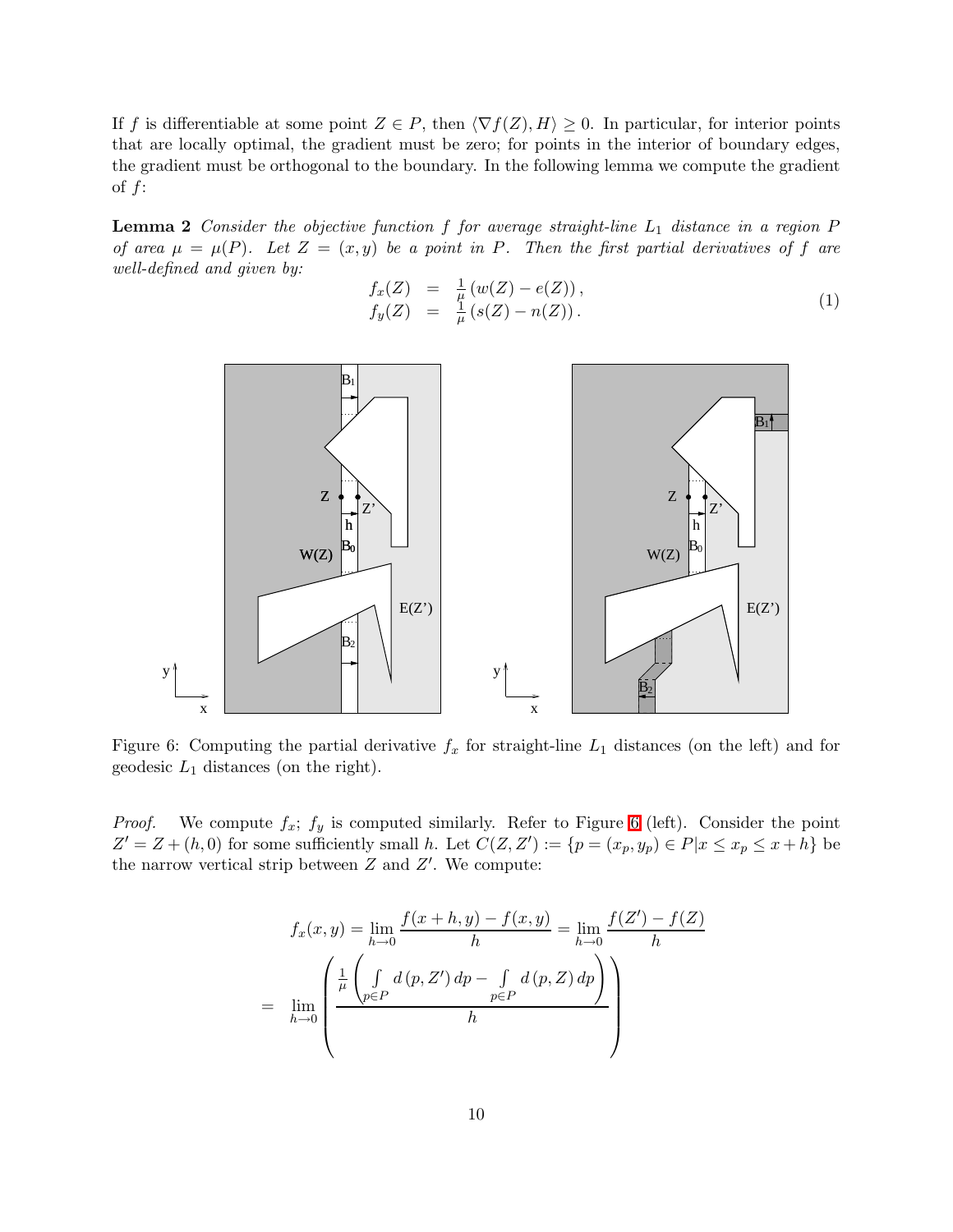$$
= \lim_{h\to 0} \left( \frac{\frac{1}{\mu} \left( \int_{p\in W(Z)} d(p, Z') dp - \int_{p\in W(Z)} d(p, Z) dp \right)}{h} \right) + \lim_{h\to 0} \left( \frac{\frac{1}{\mu} \left( \int_{p\in C(Z,Z')} d(p, Z') dp - \int_{p\in C(Z,Z')} d(p, Z) dp \right)}{h} \right) + \lim_{h\to 0} \left( \frac{\frac{1}{\mu} \int_{p\in E(Z')} d(p, Z') dp - \int_{p\in E(Z')} d(p, Z) dp}{h} \right).
$$

For small enough h, the area of  $C(Z, Z')$  is a linear function of h, since the boundary of P is made up of straight line segments. The term involving the difference of the two integrals over the points  $p \in C(Z, Z')$  is dependent only on the x-contribution to the  $L_1$  distance  $(|x_p - x_Z|)$  or  $|x_p - x_{Z'}|$  between p and Z or Z', since the y-contributions cancel  $(y_Z = y_{Z'})$ . Since  $x_p$  varies within a range of h, and  $|x_p - x_z| \leq h$  (and  $|x_p - x_{z'}| \leq h$ ) as well, we get that

$$
\left(\int\limits_{\varphi \in C(Z,Z')} d(p,Z') dp - \int\limits_{p \in C(Z,Z')} d(p,Z) dp\right) \in O(h^2).
$$

Since

$$
\int_{p \in W(Z)} d(p, Z') dp = \int_{p \in W(Z)} (h + d(p, Z)) dp,
$$

and

$$
\int_{p\in E(Z)} d(p, Z) dp = \int_{p\in E(Z)} (h + d(p, Z')) dp,
$$

we get

$$
f_x(x_z, y_z) = \lim_{h \to 0} \left( \frac{\int_{p \in W(Z)} h \, dp - \int_{p \in E(Z)} h \, dp + O(h^2)}{\mu h} \right) = \left( \frac{1}{\mu} w(Z) - e(Z) \right),
$$

as claimed.  $\Box$ 

The above lemma characterizes the gradients in the case of straight-line distances. For geodesic distances, we proceed in a similar manner; refer to Figure [6](#page-9-0) (right). Note that the shape of  $C(Z, Z')$ is different in the case of geodesic distances. For the example in the figure,  $C(Z, Z')$  is the union of one connected strip (shown white), bounded by vertical line segments through  $Z$  and  $Z'$  and the boundary of  $P$ , and possibly several narrow regions that are swept by the watersheds as  $Z$  moves to Z' (shown darkly shaded in the figure); note that these latter regions only occur in the case of P being a polygon with holes.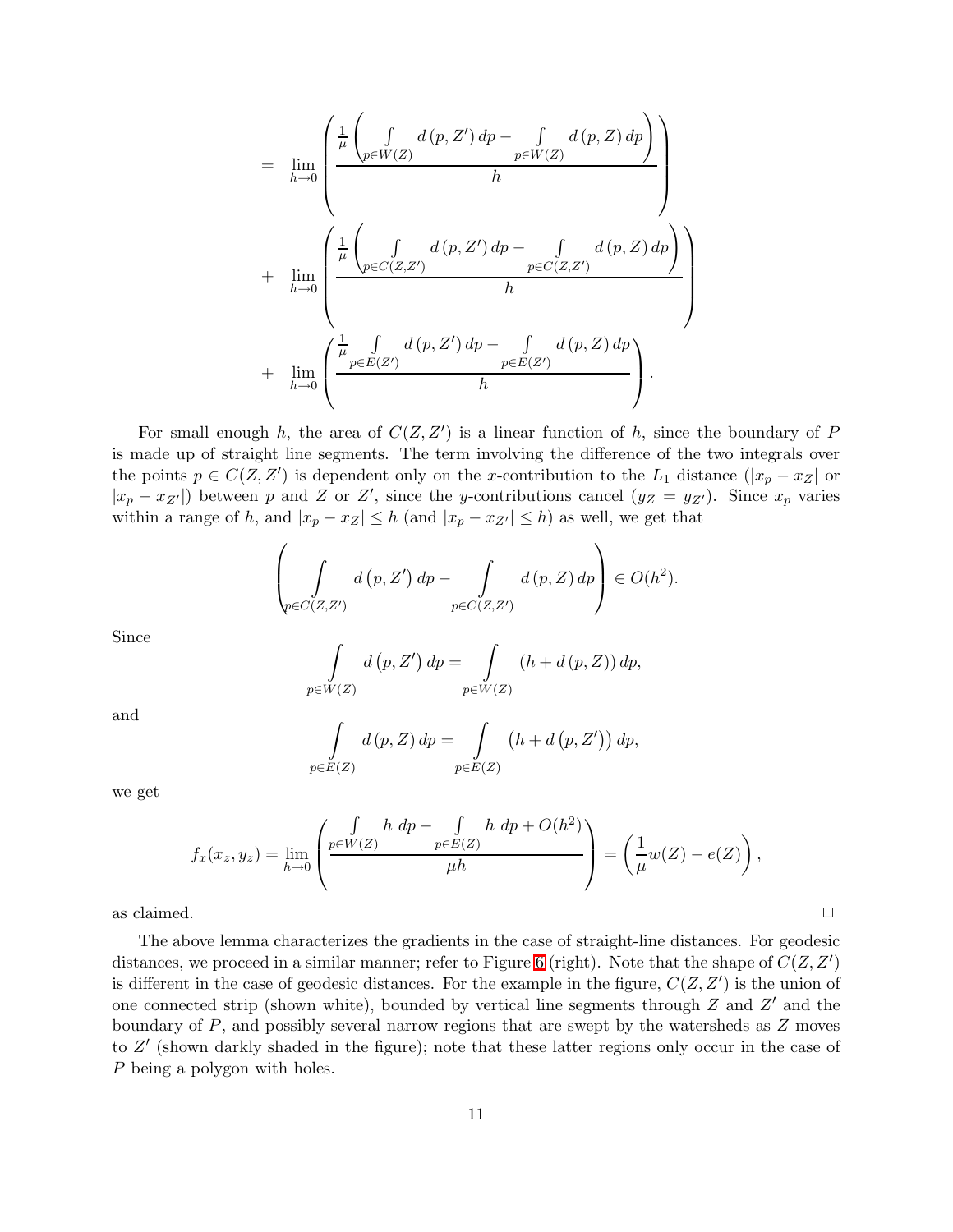<span id="page-11-0"></span>In the lemma below, we state the result under a technical assumption, which avoids difficulties with the continuity of  $w(Z)$  and  $e(Z)$ , as well as with degenerate bisectors.

**Lemma 3** Consider the objective function f for average geodesic  $L_1$  distance in a region P of *area*  $\mu$ *. Let*  $Z = (x_Z, y_Z)$  *be a point in* P; assume that neither  $x_Z$  *nor*  $y_Z$  *coincide with the* x- or y*-coordinate of a critical vertex of* P*, and that* Z *does not lie on a watershed bisector in a shortest path map, SPM(*v*), with respect to a vertex* v *of* P*. Then the first partial derivatives of* f *are well-defined and given by:*

$$
f_x(Z) = \frac{1}{\mu} (w(Z) - e(Z)), \n f_y(Z) = \frac{1}{\mu} (s(Z) - n(Z)).
$$
\n(2)

*Proof.* The argument is directly analogous to the proof of Lemma [2.](#page-9-1) The assumption that Z does not lie on a watershed bisector of  $SPM(v)$  for any vertex v implies that no watershed bisector of  $SPM(Z)$  contains a vertex v of P. This implies that the area of  $C(Z, Z')$  is a linear function of the perturbation parameter h. Furthermore, the difference  $d(p, Z) - d(p, Z')$  for points  $p \in C(Z, Z')$  is bounded by h. The claim follows, as in the previous lemma.  $\Box$ 

<span id="page-11-1"></span>In some situations, we make use of properties of higher-order derivatives of  $f$ . In particular, we use the following lemma:

**Lemma 4** The objective function f is piecewise the sum of two cubic functions,  $f_1(x)$  and  $f_2(y)$ , *both for straight-line and for geodesic distances.*

*Proof.* We start by considering the objective function f for average straight-line  $L_1$  distances in P. Let  $Z = (x_Z, y_Z)$  be a point in P, with neither  $x_Z$  nor  $y_Z$  coinciding with the x- or y-coordinate of a critical vertex of P. Consider a small change in the x-coordinate of Z: let  $Z' = Z + (h, 0)$ . Then  $W(Z') = W(Z) \cup C(Z, Z')$  and  $E(Z') = E(Z) \cup C(Z, Z')$ , where  $C(Z, Z') = B_0 \cup B_1 \cup ... \cup B_k$ is a union of a set of trapezoids  $B_i$ , each of width h; refer to Figure [6.](#page-9-0) Since the area of each trapezoid  $B_i$  is a quadratic function of the width h, for small enough h, we get that  $w(Z') - w(Z)$ and  $e(Z') - e(Z)$  are also quadratic in h. Since  $f_x(Z) = \frac{1}{\mu}(w(Z) - e(Z))$ , by Lemma [3,](#page-11-0) this implies that  $f_{xxx}(Z)$  is a constant. (Specifically,  $f_{xxx}(Z) = (2/\mu) \sum_i (m_{i,t} - m_{i,b})$ , where  $m_{i,t}$  (resp.,  $m_{i,b}$ ) is the slope of the edge of P bounding the top (resp., bottom) of trapezoid  $B_i$ .) To see that f does not contain any terms that have xy as a factor, note that for fixed x,  $W(Z)$  and  $E(Z)$ , and thus  $f_x(Z)$  does not depend on y.

For geodesic distances, the claim follows in a similar manner. Now, the regions  $B_i$  forming the connected components of  $C(Z, Z')$  are not necessarily vertical-walled trapezoids, but have parallel walls formed by translates of watershed bisectors. See Figure [6.](#page-9-0) Instead of being trapezoids bounded by vertical chords through Z and Z', however, the areas  $B_i$  are bounded by two bisectors, corresponding to translates of watershed bisectors for Z and Z'. Specifically, it follows from properties of  $L_1$  bisectors described in Section [2](#page-3-0) that these bisectors move in a parallel fashion, provided that no degeneracy of a bisector occurs during the move from  $Z$  to  $Z'$ , i.e., no polygon vertex is hit by a bisector. The area of region  $B_i$  is thus quadratic in h, and the result follows. Again, for fixed x,  $f_x(Z)$  does not depend on y.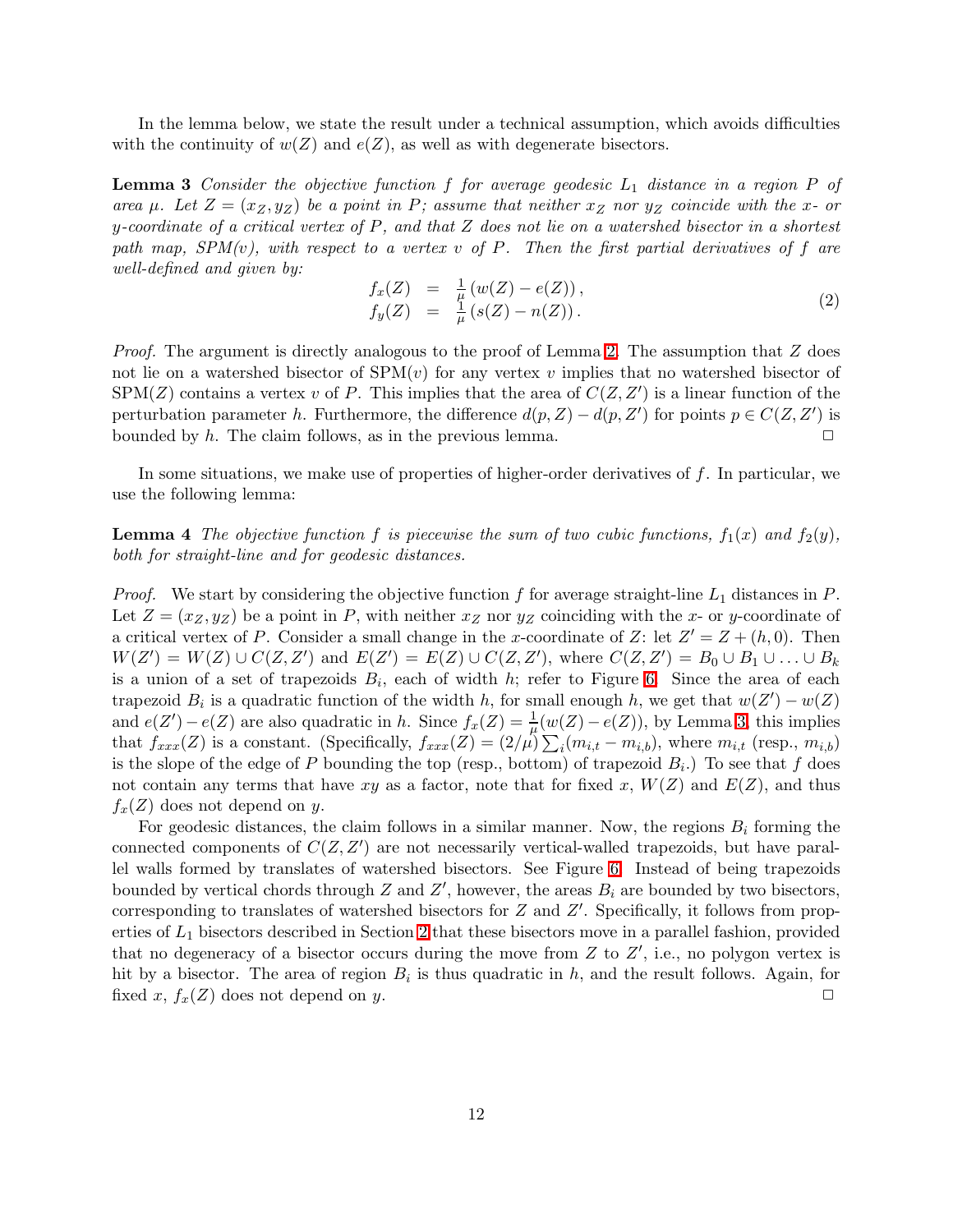## 4 Straight-Line  $L_1$  Distance

For straight-line distances, a finite average is guaranteed even for disconnected regions P, as long as they are compact. In the following, we will consider local optimality for finding a global optimum of f. Lemma [2](#page-9-1) motivates considering the  $L_1$  origin of P, which is a point Z with  $w(Z) = e(Z)$ and  $n(Z) = s(Z)$ , i.e., the (unique) point that is both a median of the x- and the y-distribution. However, the example in Figure [7](#page-12-0) shows that even for the special case of a simple polygon  $P$ , the  $L_1$  origin of  $P$  may not be a feasible point.



<span id="page-12-0"></span>Figure 7: For straight-line distances, the  $L_1$  origin of a simple polygon P may be infeasible.

This makes it slightly involved to compute all local optima. In the following, we describe how to evaluate them in  $O(n^2)$  time.

**Theorem 5** For straight-line  $L_1$  distances, a point  $Z^* = (x^*, y^*)$  in a polygonal region P that *minimizes the average distance* f to all points in P can be found in time  $O(n^2)$ .

*Proof.* We apply the local optimality conditions. We start by computing in time  $O(n \log n)$  the  $L_1$  origin  $Z_m$  of P; if  $Z_m$  is feasible (i.e.,  $Z_m \in P$ ), we are done. If no interior point of P is a local optimum, then we have to consider the boundary of P. This yields a set E of  $O(n)$  line segments and a set  $V$  of  $O(n)$  vertices that we examine for local optimality.

We overlay the set of vertical and horizontal lines through all vertices of  $P$  with  $E$ , subdividing each segment in E into  $O(n)$  pieces, bounded by a total of  $O(n^2)$  "overlay" vertices  $V_o$ . Let  $E_o$  be the resulting set of  $O(n^2)$  subsegments. See Figure [8.](#page-13-0)

Now we can examine the interior points  $p_t = (t, y(t))$  of each edge  $e_i \in E_0$  for local optimality. Let  $s_i$  be a vector parallel to  $e_i$ . By construction of  $E_o$ , the vertical and horizontal lines through  $p_t$  cannot encounter a vertex of P as  $p_t$  slides along one subsegment of  $E_o$ . Thus, it follows from Lemma [4](#page-11-1) that  $f_x(p_t)$  is a quadratic function in t, and so is  $f_y(p_t)$ . Therefore, considering for  $Z \in e_i$ the local optimality condition

$$
\langle \nabla f(p_t), s_j \rangle = 0
$$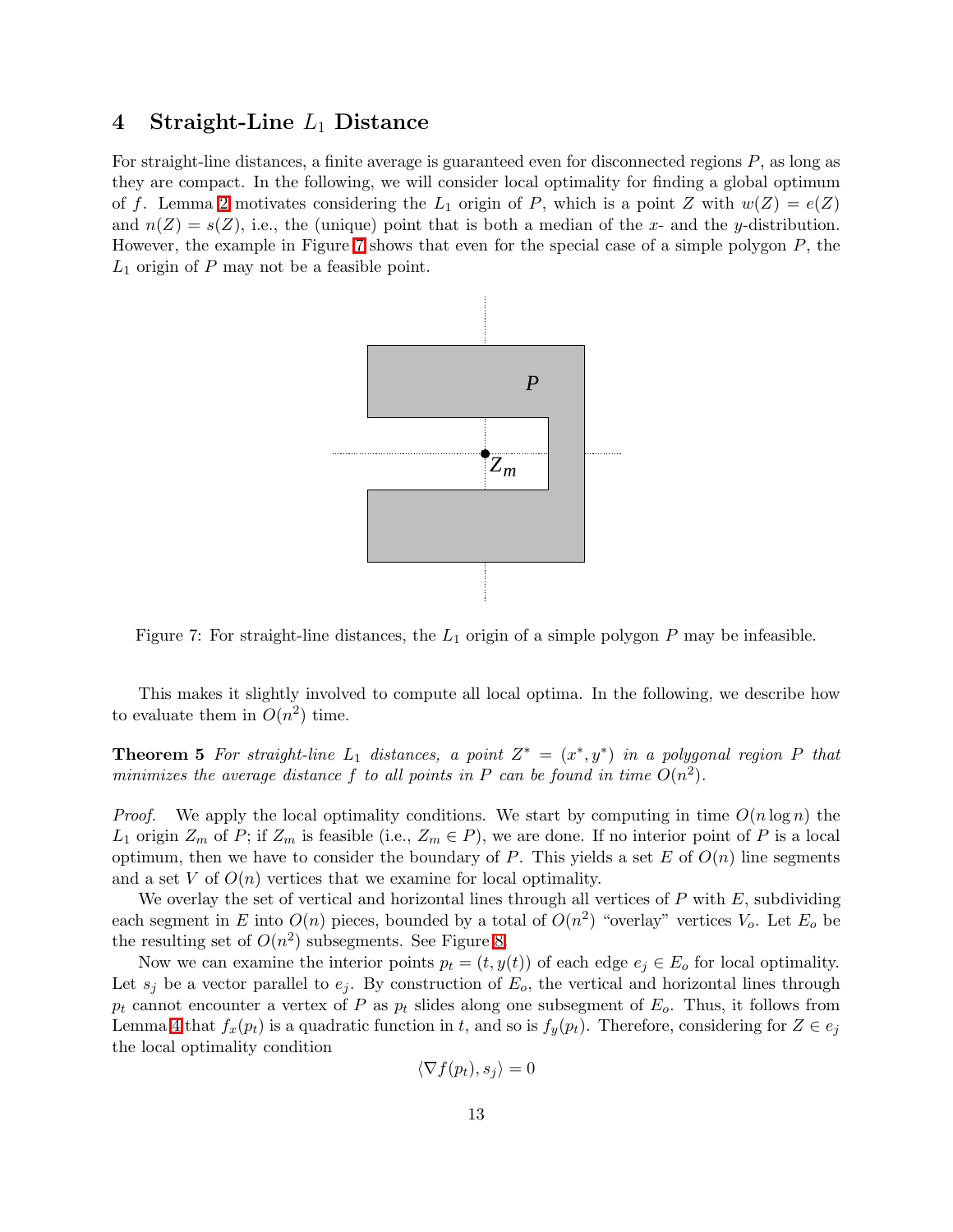

<span id="page-13-0"></span>Figure 8: Subdivision of the polygon into cells.

for all  $O(n^2)$  subsegments  $e_j \in E_o$  yields a set of  $O(n^2)$  quadratic equations in t. These can be solved in amortized time  $O(n^2)$ , because we can obtain the coefficients of each quadratic equation in amortized constant time by advancing from cell to cell in the overlay arrangement. This gives, for each subsegment  $e_j$ , at most two local optima,  $q_{j,1}$  and  $q_{j,2}$ . Let  $V_\ell$  be the union of  $E_o$  and all  $q_{j,1}$  and  $q_{j,2}$ . By construction,  $V_{\ell}$  contains  $O(n^2)$  elements, and all local optima of f occur at points of  $V_{\ell}$ . Thus, our goal is to evaluate the objective function at each of these points and to select the best one. This is simply done in amortized time  $O(1)$  per candidate, by walking over the overlay arrangement and incrementally updating the value of the objective function.  $\Box$ 

In many cases, the following property of straight-line medians can be applied for a reduction of the set of boundary segments that we need to consider. (See Figure [9](#page-13-1) for an illustration.) If  $Z_m = (x_m, y_m)$  is the  $L_1$  origin of P and  $p_1 = (x_1, y_1)$  and  $p_2 = (x_2, y_2)$  are points in P, we say that  $p_1$  *dominates*  $p_2$ , if  $p_1$  lies in the rectangle spanned by  $Z_m$  and  $p_2$ .



<span id="page-13-1"></span>Figure 9: In the region P (shown shaded),  $p_2$  is dominated by  $p_1$  and cannot be a local optimum.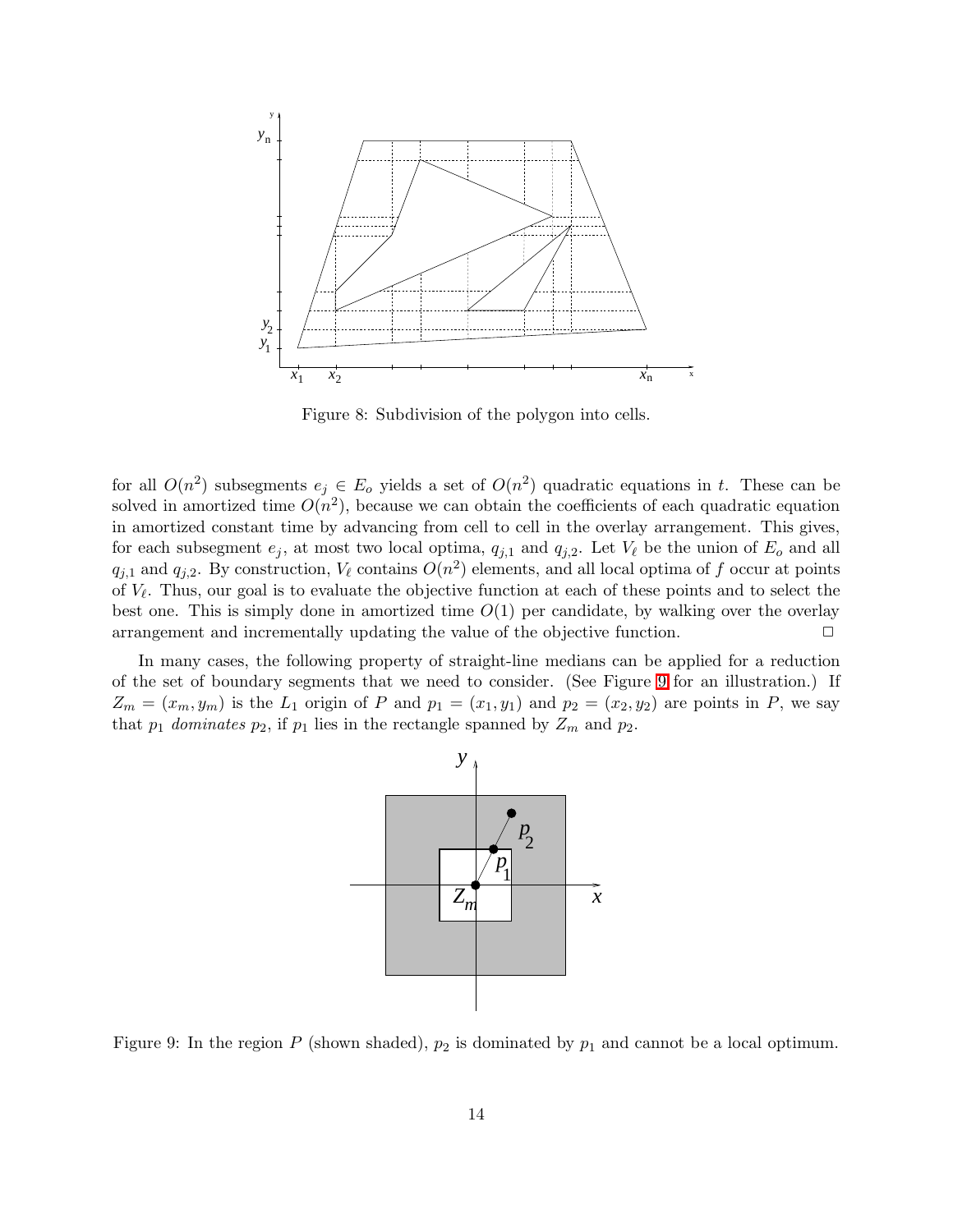**Lemma 6** Let  $p_1 = (x_1, y_1)$  and  $p_2 = (x_2, y_2)$  be points in P. If  $p_1$  dominates  $p_2$ , then  $f(p_1) \leq$  $f(p_2)$ .

*Proof.* Suppose that  $x_2 > x_1 \geq x_m$  and  $y_2 \geq y_1 \geq y_m$ . Then  $w(p_2) \geq w(p_1) \geq \frac{\mu}{2}$  $\frac{\mu}{2}$  and  $s(p_2) \geq s(p_1) \geq \frac{\mu}{2}$  $\frac{\mu}{2}$ , so moving a center from  $p_2$  to  $p_1$  cannot increase the objective value.  $\Box$ 

Using a plane-sweep algorithm, it is possible to identify the non-dominated portions of the boundary in time  $O(n \log n)$ . If this set has complexity  $o(n)$ , then we get a reduction of the overall complexity.

A simple example of the problem solved in this section is shown in Figure [10](#page-14-0) (based on the example given in Figure [1\)](#page-4-0). This example shows the necessity of solving quadratic equations in computing the optimal solutions (points  $p_4$  and  $p_5$ ). The non-dominated points are  $p_1$ ,  $p_2$ , and  $p_3$ , as well as the points interior to the segment  $e_{2,3} = \overline{p_2 p_3}$ .



<span id="page-14-0"></span>Figure [1](#page-4-0)0: The example from Figure 1 is analyzed for the case of straight-line  $L_1$  distances. There are two optimal center points:  $p_4 = (2\sqrt{7} - \frac{9}{2})$  $\frac{9}{2}$ , 11 – 4 $\sqrt{7}$ ) and its mirror image,  $p_5$ .

# 5 Geodesic  $L_1$  Distances in Simple Polygons

In this section, we show how to compute in optimal  $(O(n))$  time a point that minimizes the average geodesic  $L_1$  distance for a simple polygon  $P$  without holes.

From Lemma [3,](#page-11-0) we know that the partial derivative  $f_x(Z) = \frac{1}{\mu}(w(Z) - e(Z))$  vanishes if  $w(Z) = e(Z)$ . Therefore we consider the functions  $w(Z)$  and  $e(Z)$  that are well-defined even for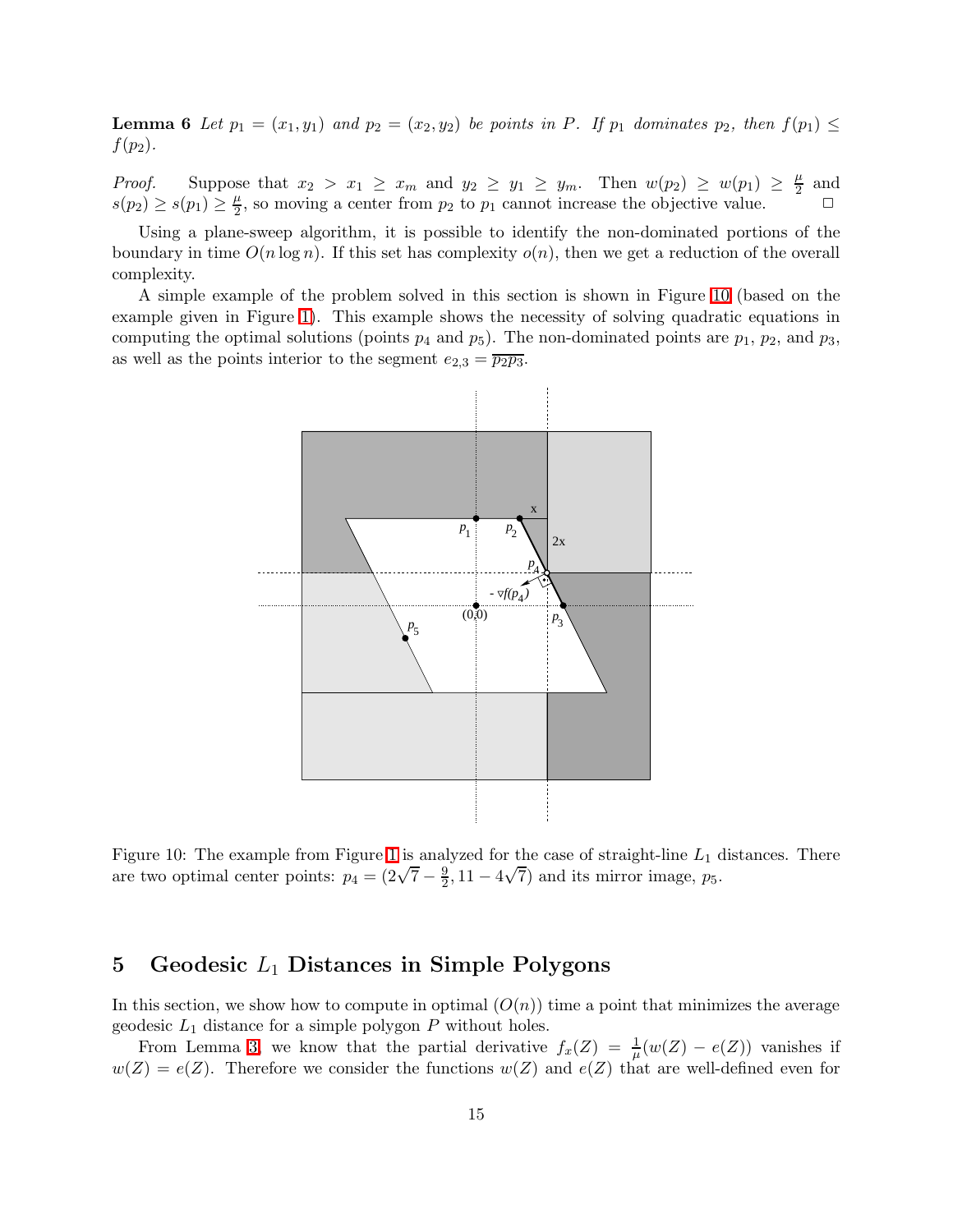points for which the gradient is not. As x increases,  $w(Z)$  increases monotonically, while  $e(Z)$ decreases monotonically. Note that  $w(Z)$  may be discontinuous at critical vertices of P: As shown in Figure [13,](#page-17-0) an entire region may switch from "east" to "west" as a vertical chord passes through a critical vertex.

However, even discontinuous behavior at critical coordinates does not impair monotonicity of  $w(Z)$  and  $e(Z)$ , so there is still a well-defined *vertical median chord*  $c_x$  at some x-coordinate  $x_m$ such that  $w(Z_1) < e(Z_1)$  for all  $Z_1 = (x_1, y_1)$  with  $x_1 < x_m$  (implying  $f_x(Z_1) < 0$  just left of  $x_m$ , and  $w(Z_1) > e(Z_1)$  for all  $Z_2 = (x_2, y_2)$  with  $x_2 > x_m$  (implying  $f_x(Z_2) > 0$  just right of  $x_m$ ). Similarly, there is a unique *horizontal median chord*  $c_y$  at y-coordinate  $y_m$ . Again we call  $Z_m = (x_m, y_m)$  the  $L_1$  *origin* of P.

In the following, we use the structure of simple polygons to show that the locally optimal point  $Z_m$  has to belong to the feasible region P (possibly on the boundary of P), implying that it is a unique global optimum.

<span id="page-15-0"></span>**Theorem 7** *The point*  $Z_m$  *is feasible (lies in P) and thus a unique global optimum, minimizing the average*  $L_1$  *geodesic distance to points in P.* 

*Proof.* The chord  $c_x$  subdivides P into two pieces: let E denote the part to the right ("east") of  $c_x$ , and W the part to the left ("west") of  $c_x$ . Note that E or W may consist of two or more connected components only if  $c_x$  passes through a critical vertex. Similarly, the chord  $c_y$  subdivides P into the region N ("north") that lies above  $c_y$ , and the region S ("south") that lies below  $c_y$ .

We claim that  $c_x$  and  $c_y$  intersect at a point  $(Z_m)$  inside P. The proof is by contradiction; assume that  $Z_m$  lies outside P. We will distinguish the following cases.

**Case 0: Neither**  $c_x$  nor  $c_y$  are critical. If  $Z_m \notin P$ , then simplicity of P implies that the two chords subdivide P into three pieces; this means that precisely one of the pieces  $W$  and  $E$  has nonempty intersection with one of the pieces  $N$  and  $S$ . Without loss of generality, assume that the two chords subdivide P into the three pieces,  $E, N \cap W$ , and S, as shown in Figure [11.](#page-16-0) Since P is a nondegenerate polygon, the corresponding areas,  $\mu(E)$ ,  $\mu(N \cap W)$ , and  $\mu(S)$ , are all positive, with  $\mu(E) + \mu(S) + \mu(N \cap W) = \mu(P) = \mu$ . However, the local optimality of  $x_m$  implies that  $\mu(E) = \frac{\mu}{2}$  and the local optimality of  $y_m$  implies that  $\mu(S) = \frac{\mu}{2}$ , implying the contradiction that  $\mu(N \cap W) = 0.$ 

Case 1: Exactly one of  $c_x$  and  $c_y$  is critical. Without loss of generality, assume that  $c_y$ passes through a critical vertex of P that is a local maximum of the boundary of P, as in Figure [12.](#page-16-1) As in Case 0, the (noncritical) vertical chord  $c_x$  partitions P into two pieces, E and W, each of area  $\mu$  $\frac{\mu}{2}$ . Also,  $c_y$  partitions P into one "upper" piece N and two "lower" pieces,  $S_1$  and  $S_2$ , each with positive area. (In degenerate situations,  $c_y$  may pass through multiple critical vertices, resulting in multiple lower pieces; our arguments includes this case by considering additional pieces as part of  $S_2$ .) The assumption that  $c_x$  and  $c_y$  do not cross inside P implies that either W or E is a strict subset of  $S_1$ ,  $S_2$ , or N. This is a contradiction, since  $\mu(W) = \mu(E) = \frac{\mu}{2}$ , and  $\mu(N) = \frac{\mu}{2}$ ,  $\mu(S_1) < \frac{\mu}{2}$  $\frac{\mu}{2}$ , and  $\mu(S_2) < \frac{\mu}{2}$  $\frac{\mu}{2}$ .

**Case 2: Both**  $c_x$  and  $c_y$  are critical. Without loss of generality, assume that  $c_x$  passes through a critical vertex of P that is a local minimum of the boundary, while  $c_y$  passes through a critical vertex that is a local maximum of the boundary, as shown in Figure [13.](#page-17-0) As in Case 1, the horizontal chord  $c_y$  subdivides P into a "northern" piece N, and two "southern" pieces,  $S_1$  and  $S_2$ , each with positive area. Similarly, the vertical chord  $c_x$  subdivides P into a "western" piece  $W$ , and two "eastern" pieces,  $E_1$  and  $E_1$ , each with positive area. We assume further, without loss of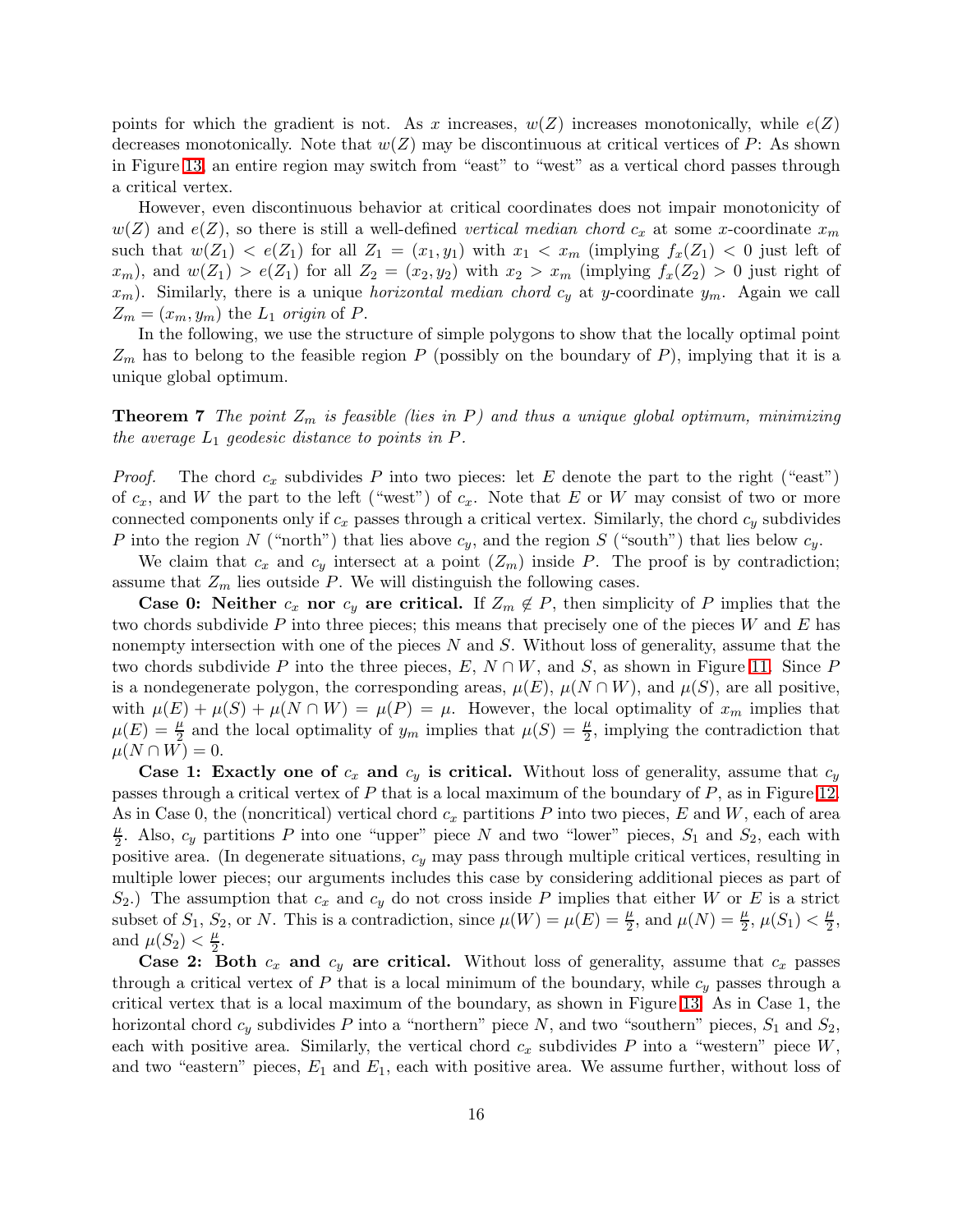

<span id="page-16-0"></span>Figure 11: Case 0: Neither of the median chords  $c_x$  and  $c_y$  is critical.



<span id="page-16-1"></span>Figure 12: Case 1: Exactly one of the median chords is critical.

generality, that the critical vertex through which  $c_x$  passes lies within the piece  $S_1$ , as shown in the figure. We have a contradiction in the fact that  $\mu(N) = \mu(W) = \frac{\mu}{2}$ , while the set  $P \setminus (N \cup W)$  has positive area greater than  $\mu(S_2)$ .

#### **Theorem 8** *The point*  $Z_m$  *can be computed in linear time.*

*Proof.* We describe how to compute the x-coordinate  $x_m$  of  $Z_m$ ; the y-coordinate is found in a similar manner.

In linear time (using Chazelle's algorithm  $[11]$ ), we build the vertical trapezoidization of  $P$ , which is defined by drawing vertical chords through every vertex of  $P$ . Each piece,  $\tau_i$ , of the resulting subdivision is either a vertical-walled trapezoid or a triangle having one side vertical (such a triangle can be considered to be a degenerate vertical-walled trapezoid). Consider the adjacency graph G of these pieces  $\tau_i$  (i.e., the planar dual of the trapezoidization); because P is a simple polygon,  $\mathcal G$  is a tree.

Let  $\tau_m$  denote the trapezoid containing the vertical chord  $c_x$  through  $Z_m$ . (We assume, without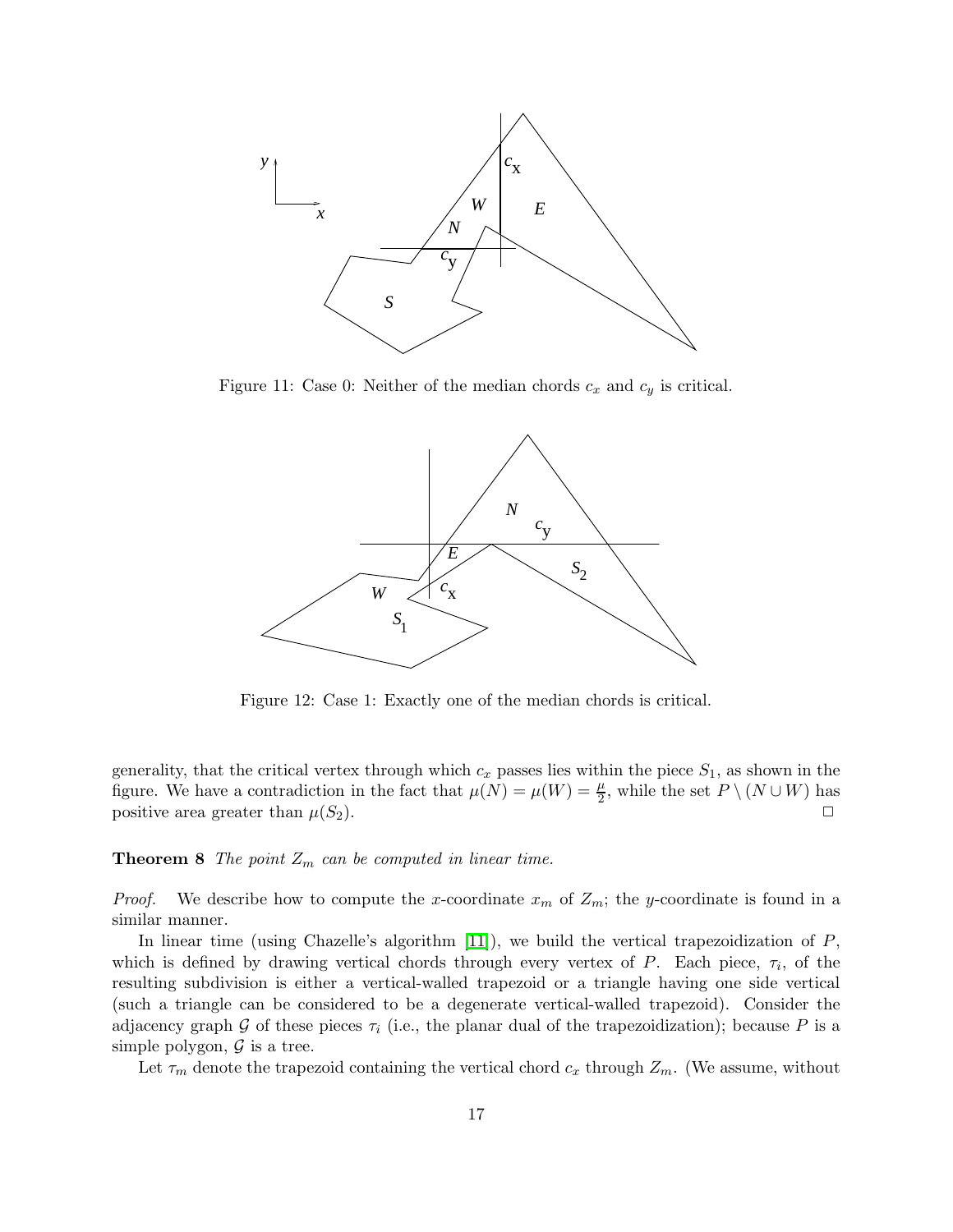

<span id="page-17-0"></span>Figure 13: Case 2: Both of the median chords are critical.

loss of generality, that  $c_x$  is not one of the vertical walls of  $\tau_m$ ; the degenerate case is readily handled by similar arguments.) Let  $C_{\text{max}}$  be a connected component of  $P \setminus \tau_m$  that has maximum area; let  $\tau_{\text{max}}$  be the unique trapezoid within  $C_{\text{max}}$  that is (vertical wall) adjacent to  $\tau_m$ . The area of  $C_{\text{max}}$ cannot exceed  $\mu/2$ , by the local optimality criterion. (Moving  $Z_m$  from  $\tau_m$  by an infinitesimal  $\varepsilon$  into  $\tau_{\text{max}}$  would reduce the distance to  $Z_m$  by  $\varepsilon$  for a set of points of a total area more than  $\mu/2$ , while increasing it by at most  $\varepsilon$  for a set of points of total area less than  $\mu/2$ .) Thus,  $\tau_m$  corresponds to what is called a *median* node in the weighted tree  $G$ , whose nodes are weighted by the areas of the corresponding trapezoids. See Figure [14.](#page-18-0)

A median in a weighted tree can be computed in linear time (e.g., see Goldman [\[26\]](#page-26-14); the oldest reference appears to be from Hua [\[31\]](#page-26-15)). This allows us to compute in linear time a trapezoid  $\tau_m$ that contains the vertical chord  $c_m$ .

Once  $\tau_m$  has been identified, it is easy to compute  $x_m$  (the x-coordinate of  $c_x$ ). We desire the solution to the equation  $\mu_W + q(x_m) = \mu_E + (\mu(\tau_m) - q(x_m))$ , where  $\mu_W$  (resp.,  $\mu_E$ ) is the area of all components of  $P \setminus \tau_m$  that are adjacent to the left (resp., right) wall of  $\tau_m$ ,  $\mu(\tau_m)$  is the area of  $\tau_m$ , and  $q(x_m)$  is the area of the portion of  $\tau_m$  to the left of coordinate  $x_m$ . It is easy to see that  $q(.)$  is a quadratic function; thus,  $x_m$  is readily computed as a root of a quadratic equation. Since  $\mu_W$  and  $\mu_E$  are readily computed in linear time once  $\tau_m$  is identified, the computation of  $x_m$  takes linear time in total. Similarly, we compute  $y_m$  in linear time.

# 6 Geodesic  $L_1$  Distances in Polygons with Holes

Now we discuss an even more complicated case, which arises when considering geodesic  $L_1$  distances in polygonal regions  $P$  that may have holes. Again, we analyze the set of locally optimal points: as long as a potential center can be moved in some axis-parallel fashion that lowers the average  $L_1$ geodesic distance to all the points, it cannot be optimal.

The local optimality of a point  $Z$  is closely related to the subdivisions that it induces: for local optimality in the x-direction, the subdivision into  $W(Z)$  and  $E(Z)$  needs to be area-balanced; for local optimality in the y-direction, the subdivision into  $N(Z)$  and  $S(Z)$  needs to be area-balanced. (Refer to Lemma [3.](#page-11-0)) The boundary between  $W(Z)$  and  $E(Z)$  is formed by bisectors in the shortest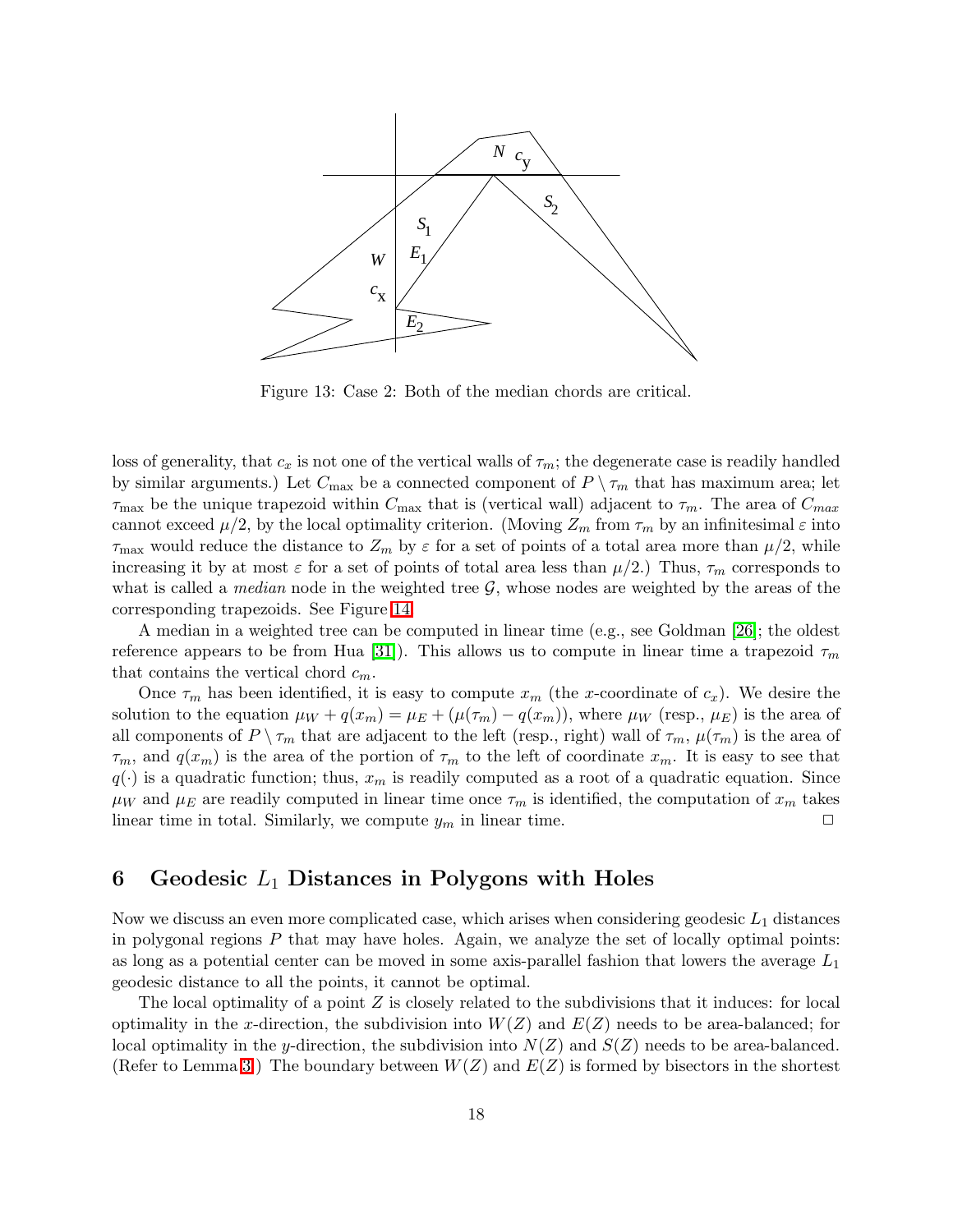

<span id="page-18-0"></span>Figure 14: A median trapezoid corresponds to a median in a node-weighted tree, with node weight representing trapezoid area.

path map,  $SPM(Z)$  with respect to Z. It follows from basic properties of shortest path maps that the total complexity of this boundary is  $O(n)$ . (See, e.g., [\[47\]](#page-27-15).)

As we showed in Lemma [4,](#page-11-1) there is a neighborhood for each point  $Z \in P$  in which the objective function f is cubic, provided that no bisector for  $Z$  meets a boundary vertex. This motivates the following lemma:

**Lemma 9** *There is a subdivision of* P *of worst-case complexity*  $I = \Theta(n^4)$ *, such that* f *is a cubic function within each face of the subdivision.*

*Proof.* Lemma [4](#page-11-1) implies that we are done if we can compute a subdivision of the claimed complexity such that we can move continuously between any two points in the interior of a connected cell of the subdivision, without any bisector encountering a vertex of the polygon during this motion. Provided that there is a position  $Z$  for which a bisector encounters a vertex  $v$  of the polygon, this vertex v is contained in  $W(Z)$  as well as in  $E(Z)$ . Thus, there are two topologically different shortest paths from Z to v, one fully contained in  $W(Z)$ , the other contained in  $E(Z)$ . This implies that there are two topologically different shortest paths from  $v$  to  $Z$ , i.e.,  $Z$  must lie on a watershed bisector in  $SPM(v)$ . Therefore, the required subdivision is obtained by considering the  $O(n)$  watershed bisectors in each of the  $O(n)$  shortest path maps with respect to polygon vertices. Each shortest path map has a complexity of  $O(n)$ , so the subdivision is defined by the overlay of  $O(n^2)$  line segments, yielding an arrangement of worst-case complexity  $I = O(n^4)$ . The example in Figure [15](#page-19-0) shows that even in the case of simple polygons, this bound on  $I$  is tight in the worst case.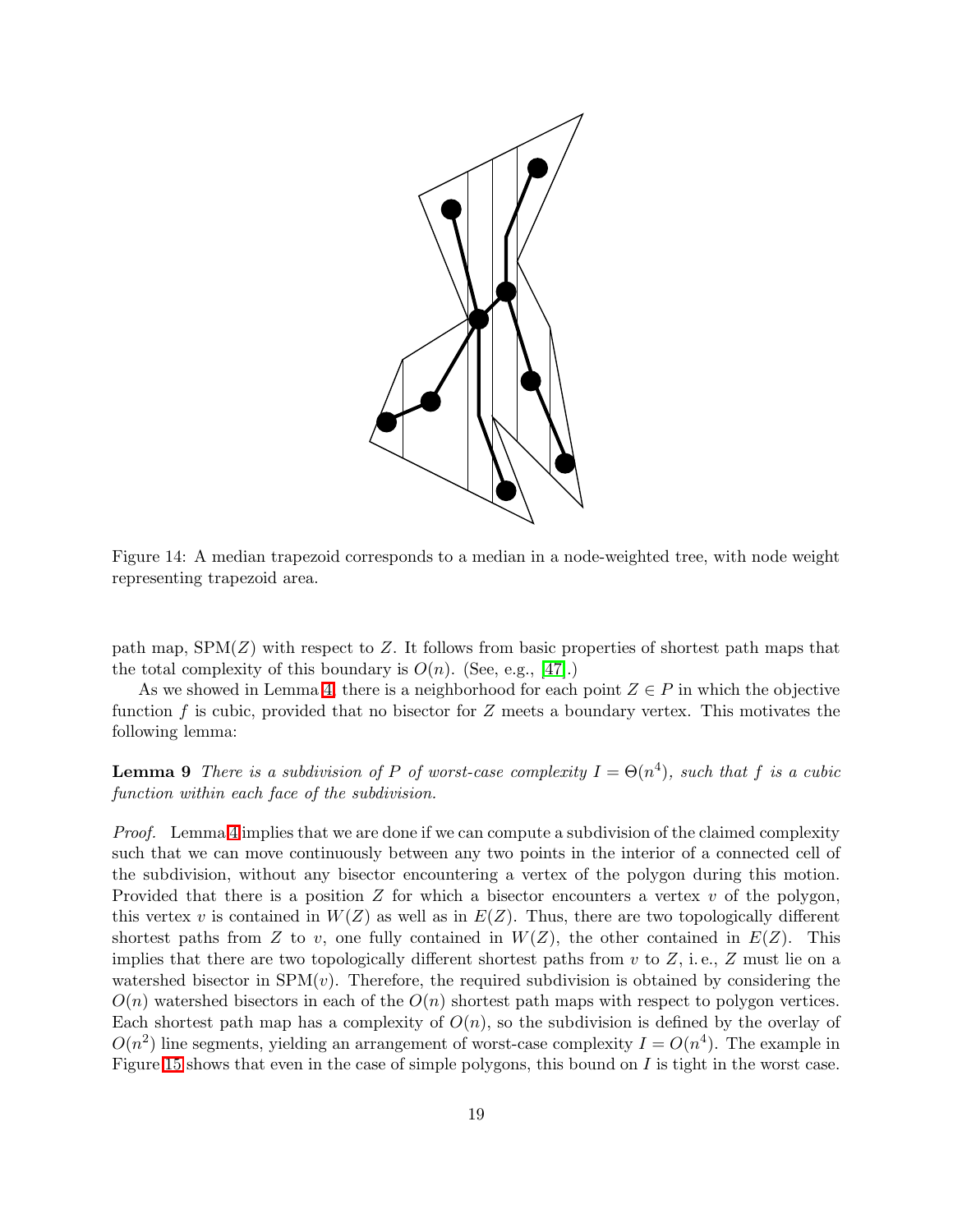(Chiang and Mitchell [\[15\]](#page-25-13) have studied similar arrangements that arise in overlaying shortest-path maps in the Euclidean shortest-path metric.)



<span id="page-19-0"></span>Figure 15: An example in which the overlay subdivision has complexity  $I = \Theta(n^4)$ .

 $\Box$ 

Considering the local optima for each cell of the arrangement allows us to obtain the following:

**Theorem 10** For geodesic  $L_1$  distances, a feasible point  $Z^* = (x^*, y^*)$  in a polygonal region P *with holes that minimizes the average (geodesic* L1*) distance* f *to all points in* P *can be found in worst-case time*  $O(I + n \log n)$ *.* 

*Proof.* The search for optimal solutions proceeds on a cell by cell basis, for each of the  $O(I)$  cells in the overlay arrangement. The overlay arrangement can be computed in time  $O(I + n \log n)$ , using known algorithms  $(4, 12)$ . (We utilize the perturbation argument given in Section [2](#page-3-0) in order to be able to assume, without loss of generality, that the bisectors are all polygonal curves, not regions of nonzero area.) For each cell, we spend constant time conputing the  $O(1)$  candidate (local) optima inside and on the boundary of the cell. The function parameters for  $f$  within each cell can be determined in total time  $O(I + n \log n)$  by traversing the arrangement (e.g., by depthfirst search in the planar dual graph of the arrangement) and doing simple  $O(1)$ -time updates when changing from one cell to a neighboring cell. After determining the  $O(I)$  candidate locations, we can determine a best among them by computing their objective values, again in total time  $O(I+n \log n)$ , by performing incremental updates to the objective function values during a traversal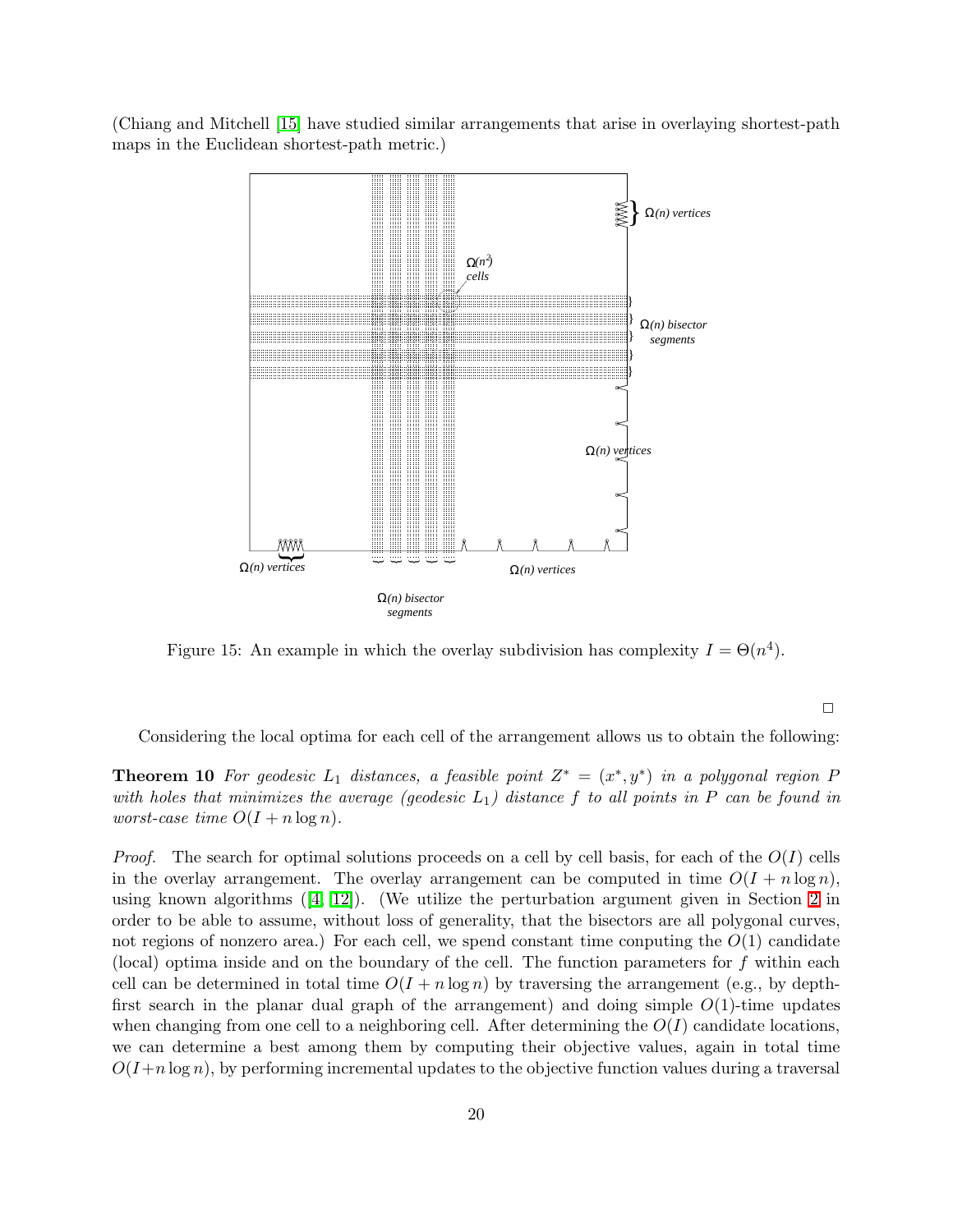of the arrangement. For any given cell of the arrangement, if there is a local minimum interior to the cell, the gradient  $\nabla f$  must vanish. Because f is the sum of two cubic functions,  $f_1(x)$  and  $f_2(y)$ , within the cell, this means that we get a system of two quadratic equations (both components of the gradient must be zero) with two variables  $(x \text{ and } y)$ . Such a system can be solved in constant time using radicals.

Similarly, we can determine the local optima with respect to variation along a boundary segment of a cell. For each segment, the gradient needs to be orthogonal to the segment. As in the straightline case, this yields a quadratic equation that can be solved in constant time.

Finally, there are  $O(I)$  vertices in the arrangement, each of which we consider to be candidates. In total, then, we have examined  $O(I)$  candidate local minima, in time  $O(I + n \log n)$ .  $\Box$ 

# <span id="page-20-0"></span>7 Multiple Centers

We now discuss the k-median problem of placing k centers into a polygonal region  $P$ , such that the overall average distance of all points  $p \in P$  to their respective closest centers is minimized. We consider k to be part of the input and potentially large.

Theorem 11 *For polygons* P *with holes, it is NP-hard to determine a set of* N *centers that minimizes the average geodesic*  $L_1$  *distance from the points in*  $P$  *to the nearest center.* 

*Proof.* Our construction uses a reduction from PLANAR 3SAT, which was shown to be NP-complete by Lichtenstein [\[40\]](#page-27-16). We recall that a 3SAT instance I is said to be an instance of PLANAR 3SAT. if the following bipartite graph  $G_I$  is planar: each variable  $x_i$  and each clause  $c_j$  in I is represented by a vertex in  $G_I$ ; two vertices are connected if and only if one of them represents a variable that appears in the clause that is represented by the other vertex. See Figure [16.](#page-21-0) The variable-clause incidence graph can be embedded in the plane without any crossing edges.

First, the planar graph  $G_I$  corresponding to an instance I of PLANAR 3SAT with n variables and  $m = O(n)$  clauses is represented in the plane as a *planar rectilinear layout*, with each vertex corresponding to a horizontal line segment, and each edge corresponding to a vertical line segment that intersects precisely the line segments corresponding to the two incident vertices. There are well-known algorithms (e.g., [\[54\]](#page-28-14)) that can achieve such a layout in  $O(n)$  time and  $O(n)$  space. See Figure [16.](#page-21-0) We assume that the eventual layout is scaled appropriately by a factor of size  $\Theta(n)$ , such that the overall size is  $\Theta(n^2)$ .

Next, the layout is modified such that the line segments corresponding to a vertex and all edges incident to it are replaced by a loop – see Figure [17](#page-22-0) (top). At each vertex corresponding to a clause, three of these loops (corresponding to the respective literals) meet. Finally, the edges of any loop i are replaced by a sequence of  $3c_i$  small squares (say, of size  $\varepsilon = O(1/n)$ ) that are spaced apart at a constant distance (say,  $d = O(1)$ ) and are interconnected by narrow corridors (say, of width  $\varepsilon^{11}$ ) that have small enough total area that they do not greatly influence the overall average distance: The total area of all corridors is  $O(n^3 * \varepsilon^{11}) = O(\varepsilon^8)$ , and the maximum distance between two points in corridors is  $O(n^3)$ , so the integral of pairwise distances over all corridor points is  $O(\varepsilon^5)$ . Along each variable loop, the sequence of  $3c_i$  squares is labeled "false" (index 0 mod 3 in the sequence), "true" (index 1 mod 3 in the sequence), and "nil" (index 2 mod 3 in the sequence), in succession.

Similarly, each vertex for a clause is replaced by a single small square and linked to the adjacent variable loops by three narrow corridors of length d, with adjacency encoding to the corresponding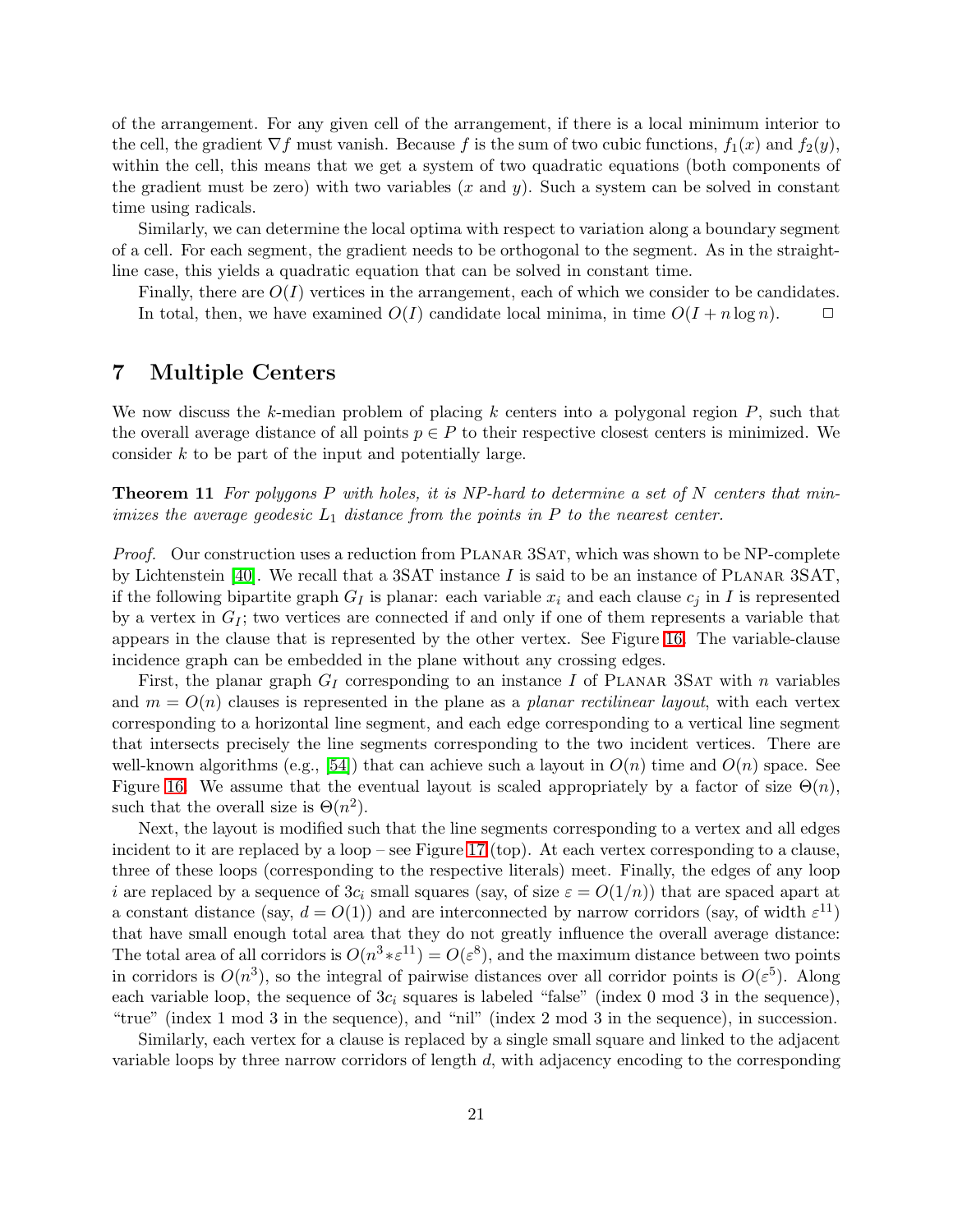

<span id="page-21-0"></span>Figure 16: The graph  $G_I$  for the Planar 3SAT instance  $I = (x_1 \vee x_2 \vee \overline{x}_3) \wedge (\overline{x}_1 \vee x_3 \vee x_4) \wedge (\overline{x}_2 \vee \overline{x}_3 \vee \overline{x}_4)$ , and its geometric representation.

literal, i.e., connecting the clause square to a "true" square for an unnegated and to a "false" square for a negated literal. Note that no clause square is adjacent to a "nil" square. See Figure [17](#page-22-0) (bottom) for the overall picture.

Let  $N = 3c = O(n^2)$  be the total number of squares in all variable loops, and consider the placement of N centers. Because the total area of the corridors is small enough, neglecting them in the following discussion changes the resulting overall average distances by not more than  $O(\varepsilon^5)$ . Furthermore, we assume without loss of generality that the placement of centers is locally optimal, so any center is placed as a median of the squares closest to it. It is readily checked (making use of the constant distance between adjacent squares and the negligible area of corridors) that this allows us to assume that all centers have been placed inside of squares.

Now it is easy to estimate the overall average distance: We get an average distance of

$$
D := \frac{1}{3c} \left( \Theta(\varepsilon^4) + \sum_{s=1}^{3c} n_s d \right),\,
$$

where  $n_s d$  is the distance of the midpoint of square s to the midpoint of the closest square containing a center point; by construction, each  $n<sub>s</sub>$  is a nonnegative integer. As there can be at most c squares with  $n_s = 0$ , we conclude that  $\sum_{s=1}^{3c} n_s \geq 2c$ , with equality if and only if each square is either occupied by or next to a square with a center. For this reason, we call a square s *covered*, if and only if  $n_s \leq 1$ . It follows from the above description that there is a distribution of centers with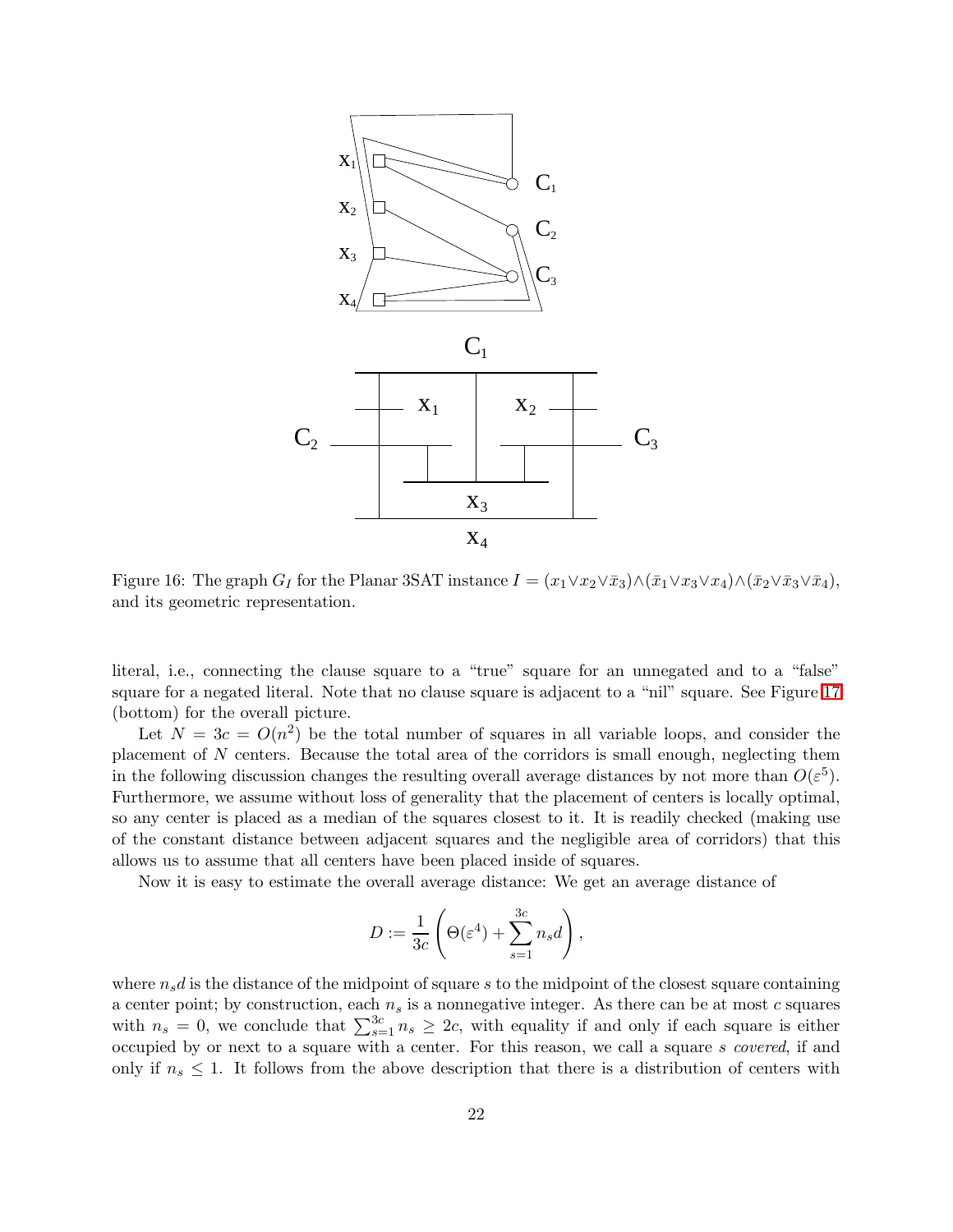

<span id="page-22-0"></span>Figure 17: Replacing variables by loops (top); final polygon (bottom). Numbers 0, 1, 2 indicate the "true", "false" and "nil" squares.

an average distance of  $\frac{1}{3c}(\Theta(\varepsilon^4)+2c)$ , if there is a covering positioning; on the other hand, we see that the average distance must be at least  $\frac{2c+1}{3c}$  if there is no covering positioning of centers.

To establish the claim of NP-hardness, we show in the following that there is a satisfying truth assignment of the instance I, if and only if there is a distribution of centers to squares, such that all squares are covered.

First assume that there is a covering. Consider the set of  $c_i$  "nil" squares in a variable loop. Clearly, no two of them can be covered by the same center; by construction, no "nil" square can be covered by a center in a clause square. This implies that each variable i requires precisely  $c_i$  centers to be placed in its squares, so all c centers must be placed on variable squares. As all  $3c_i$  squares in loop i must be covered by its  $c_i$  centers, and no center can cover more than three of the squares, we conclude that each center covers precisely three of the variable squares. Thus, all centers in a variable loop must be uniformally chosen to be all "true", all "false" or all "nil". Finally, each clause square must be covered from one of its adjacent variable squares, which means that setting variable  $i$  to the value indicated by the respective truth value satisfies the clause. Thus, all clause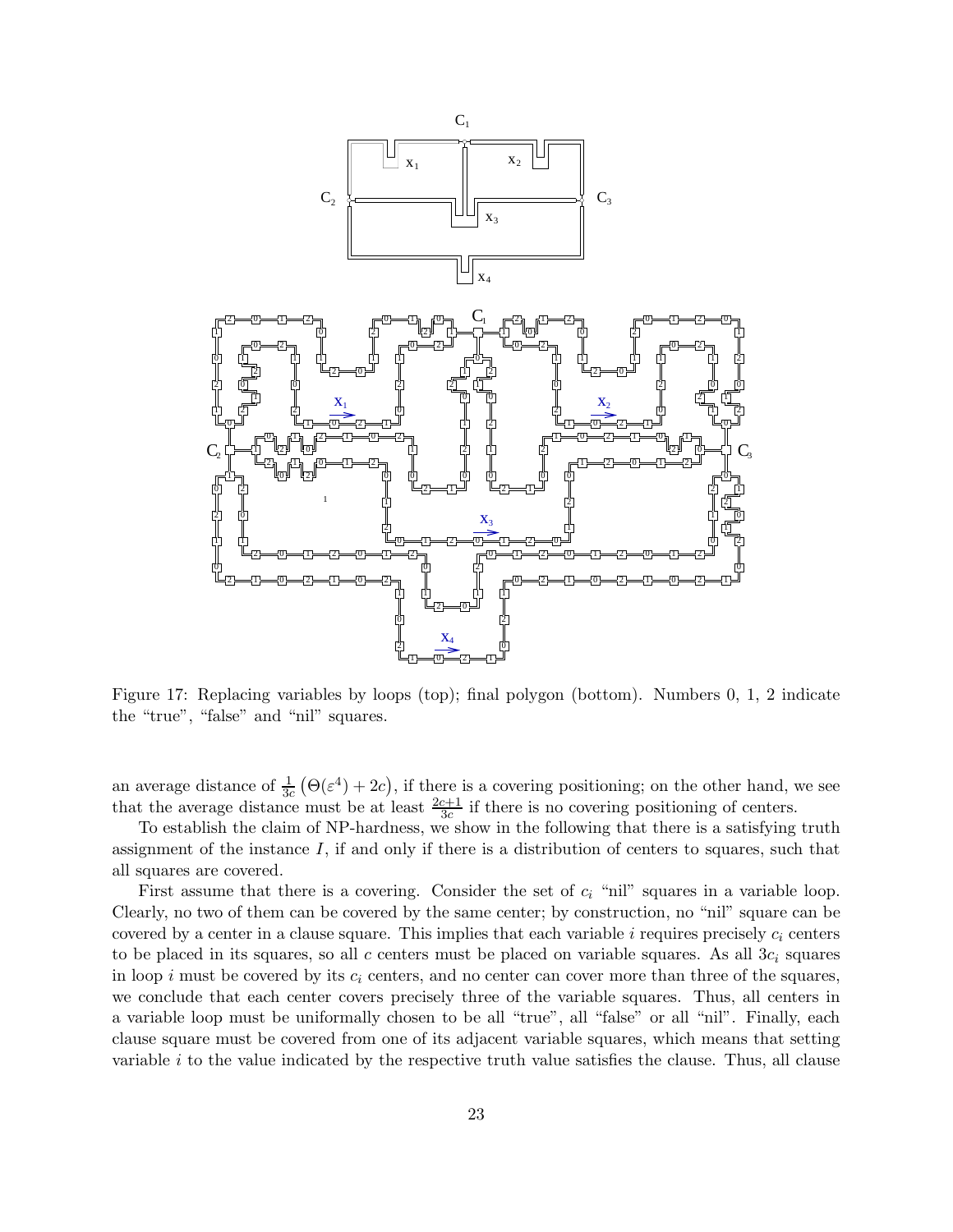squares can only be satisfied if there is an overall satisfying truth assignment I.

Conversely, it is clear that for a satisfying truth assignment for instance I, placing  $c_i$  centers in the  $c_i$  "true" or "false" squares of variable i (corresponding to the truth setting of variable i) yields a covering distribution of centers.

This concludes the proof.  $\Box$ 

Note that the above proof can also be applied to the case of geodesic  $L_2$  distances, or when minimizing the maximum distance instead of the average distance; furthermore, the underlying proof technique can also be applied to other types of location problems. For example, see [\[24\]](#page-26-16) for a game-theoretic scenario in which two players try to claim as much area as possible by placing centers, and the second player must place all of his points after the first player has played all of her points.

# <span id="page-23-0"></span>8 Conclusion

In this paper, we have given the first exact algorithmic results for the Fermat-Weber problem for a continuous set of demand locations. We have shown that for  $L_1$  distances in the plane, we can determine an optimum center in polynomial time, with the complexity ranging from  $O(n)$  for the case of geodesic  $L_1$  distances in simple polygons, to  $O(n^2)$  for straight-line distances in general polygonal regions, and  $O(n^4)$  for geodesic  $L_1$  distances in polygons with holes. Our results rely on a careful understanding of the local optimality criteria, together with the structure and combinatorics of shortest path maps.

#### Extensions and Open Problems.

(1) Our results can be extended to "fixed orientation metrics" defined by any constant number of directions. (The  $L_1$  metric is the special case in which the two fixed orientations are horizontal and vertical.) The local optimality conditions become more complex; however, the inherent algebraic complexity remains the same, for any metric whose disks are convex polygons. This extension allows one to approximate the Euclidean  $(L_2)$  case to any desired degree of precision.

(2) Our local optimality conditions generalize to the case of more general (non-uniform) nonnegative demand densities  $\delta(p)$  by using the following observation. Regardless of the demand density function, any center location  $Z \in P$  induces a subdivision of P into  $E(Z)$  and  $W(Z)$ , and into  $N(Z)$ and  $S(Z)$  by shortest-path bisectors. Then the local optimality condition on Z requires that  $E(Z)$ and  $W(Z)$ , and  $S(Z)$  and  $N(Z)$  are balanced in the following sense: instead of requiring that  $E(Z)$ and  $W(Z)$ , as well as  $N(Z)$  and  $S(Z)$ , have the same area, the balance condition is that locally optimal points Z must have the integrals  $\int_{p\in W(Z)} \delta(p) dp$  and  $\int_{p\in E(Z)} \delta(p) dp$ , and  $\int_{p\in N(Z)} \delta(p) dp$  and  $\int_{p\in S(Z)} \delta(p) dp$  the same. Points with these properties are called *δ*-medians. Similar ideas can be used for describing boundary points. If, for a particular  $\delta$ , there is a limited number of  $\delta$ -medians, they can be computed in polynomial time, and it is possible to compare objective values in polynomial time, then we can determine a  $\delta$ -center for the given region. This includes the case in which the demand function is given by point weights in combination with a uniform demand distribution over P, which is a problem formulated by Wesolowsky and Love [\[62\]](#page-28-10). It is also easy to see that the above methods can be applied for the case in which  $F \neq D$  and distances are straight-line  $L_1$  distances. Note that geodesic distances are not well-defined in this case; however, if we use a combination of straight-line distances outside of  $F$  and geodesic distances inside of  $F$ , our methods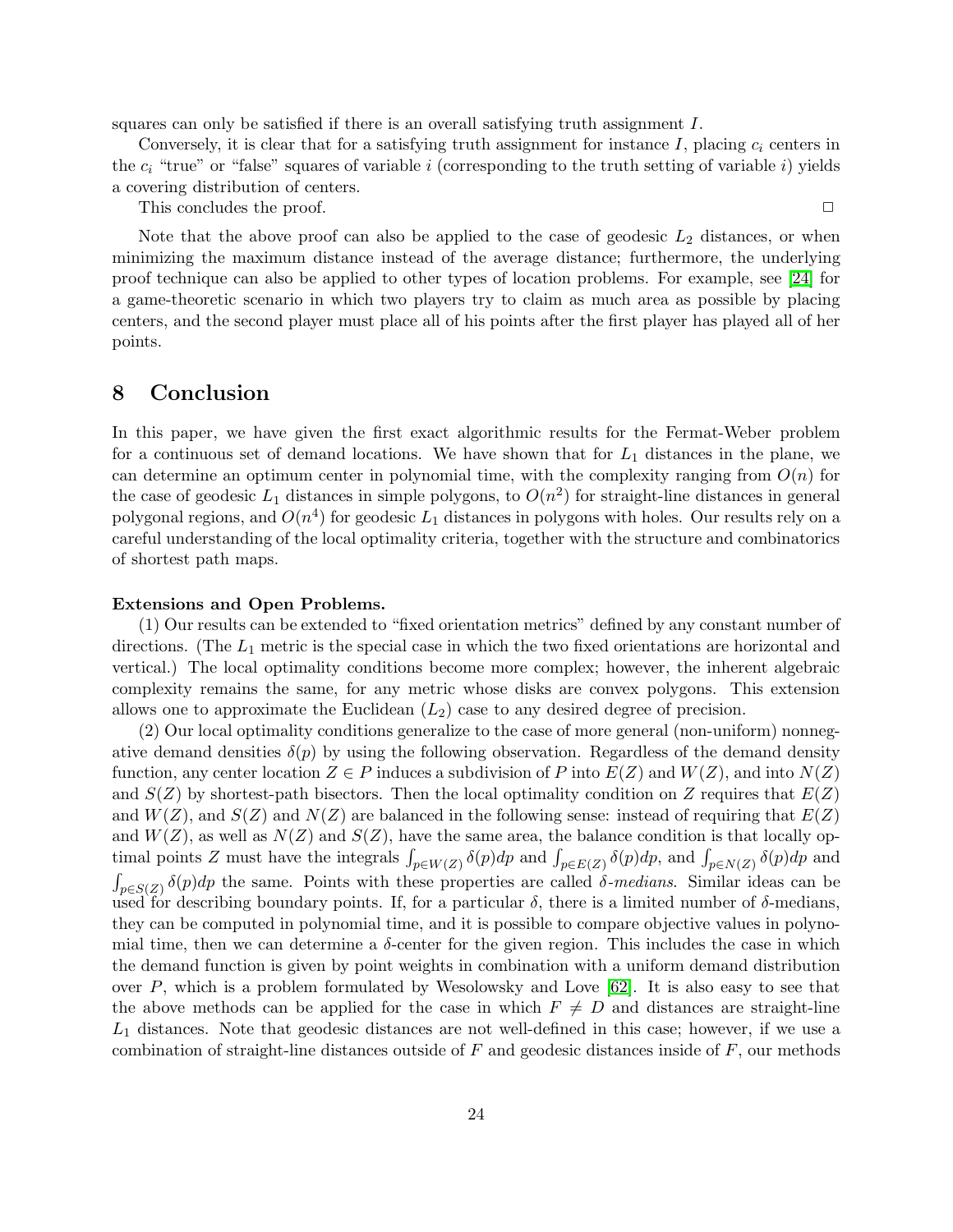still apply.

(3) Our methods can also be applied in higher dimensions, by generalizing the local optimality conditions and carrying through the analysis in a very similar manner to the two-dimensional case. Figure [18](#page-24-0) shows that a generalization of Theorem [7,](#page-15-0) however, does not hold in three-dimensional space (since any axis-parallel plane cuts the region into not more than two pieces), so we cannot use the same idea that allowed us in the two-dimensional case to exploit simplicity in achieving a better complexity than in the case of a polygon with holes. However, we can apply the technique of decomposing space into cells and studying the objective function within each cell. As in the two-dimensional case, the objective function is cubic for each coordinate, if  $P$  is a polyhedral region.



<span id="page-24-0"></span>Figure 18: In three-dimensional space, there may not be a feasible point that is a median of P in all coordinates. In this example, the intersection of the three median planes (orthogonal to the  $x<sub>z</sub>$ ,  $y$ -, and z-axes) is a point approximately at the center of the bounding box, not lying within the solid.

(4) Our methods for searching for local optima should be extendable to the case in which we have a constant  $(k = O(1))$  number of centers, e.g.,  $k = 2$ . The centers induce a subdivision of P into several "Voronoi regions", corresponding to the set of points closest to each center. Each center must be placed optimally with respect to its region, which can be done by our methods. Thus, we are done if we have a suitable way to characterize the boundaries of Voronoi regions, which consist of a number of bisectors. While there are considerable technical details to establish, we believe that this approach will allow our results to generalize to multiple centers, and will lead to an algorithm of complexity  $O(n^{ck})$ , for a small constant c.

(5) It would be most interesting to discover an algorithm with worst-case complexity better than  $O(n^4)$  that can compute an optimal center in the geodesic  $L_1$  distance for polygons with holes. Can we use geometric special structure to avoid examining all potential local minima in the cells of the overlay arrangement?

# Acknowledgments

We would like to thank Arie Tamir, Horst Hamacher, Justo Puerto, Rainer Burkard, and Stefan Nickel for various helpful comments and relevant references. We also thank two anonymous referees for their many suggestions that improved the presentation. Finally, Iris Weber deserves our thanks for a heroic effort in a critical situation.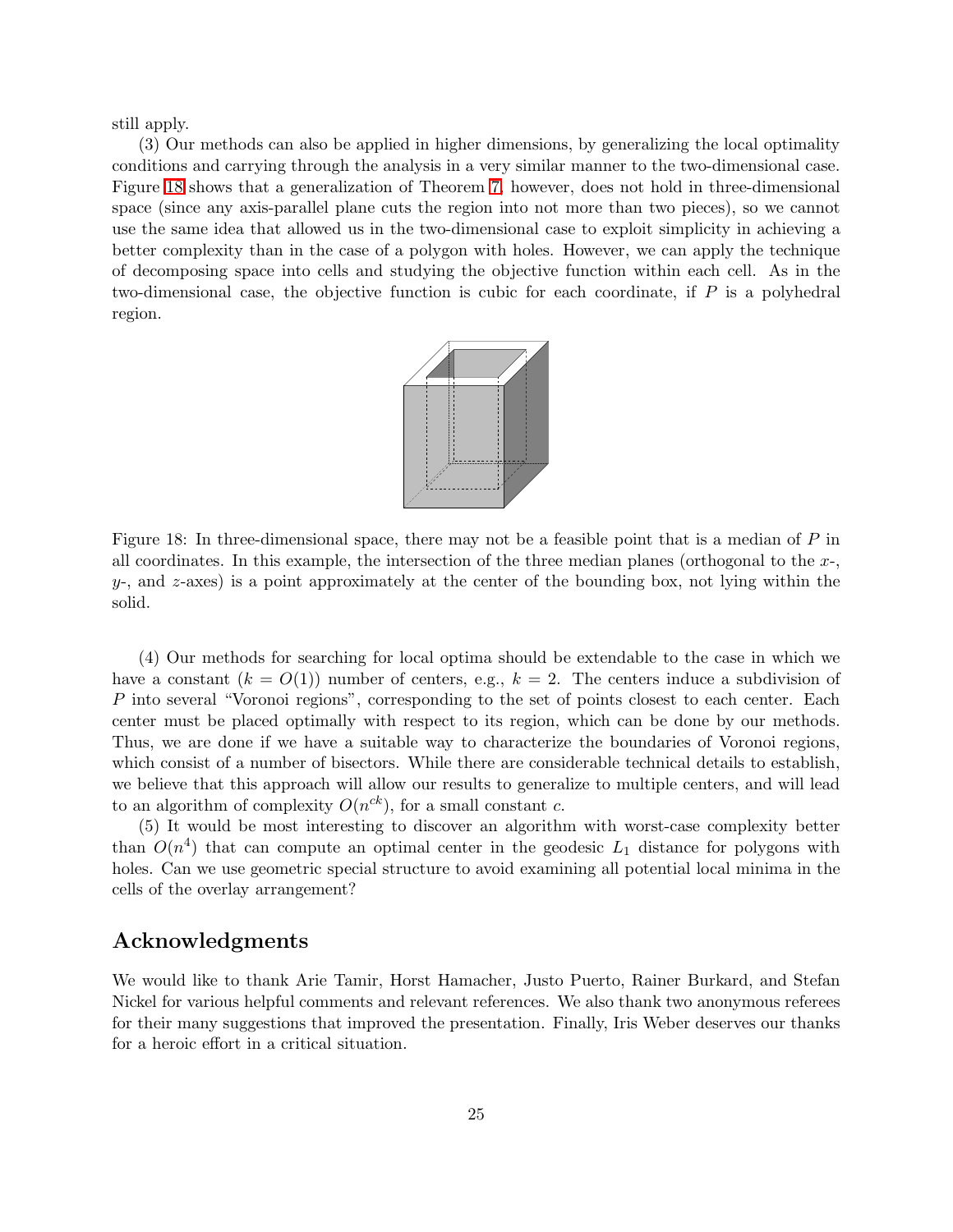# <span id="page-25-1"></span>References

- <span id="page-25-5"></span>[1] P. K. Agarwal, M. Sharir, and E. Welzl. The discrete 2-center problem. *Discrete Comput. Geom.*, 20:287–305, 2000.
- <span id="page-25-10"></span>[2] Y. P. Aneja and M. Parlar. Algorithms for Weber facility location in the presence of forbidden regions and/or barriers to travel. *Transportation Science*, 28(1):70–76, 1994.
- <span id="page-25-14"></span>[3] C. Bajaj. The algebraic degree of geometric optimization problems. *Discrete Comput. Geom.*, 3:177–191, 1988.
- <span id="page-25-6"></span>[4] I. J. Balaban. An optimal algorithm for finding segment intersections. In *Proc. 11th Annu. ACM Sympos. Comput. Geom.*, pages 211–219, 1995.
- [5] R. Batta, A. Ghose, and U. S. Palekar. Locating facilities on the Manhattan metric with arbitrarily shaped barriers and convex forbidden regions. *Transportation Science*, 23(1):26–36, 1989.
- <span id="page-25-2"></span>[6] M. L. Brandeau and S. S. Chiu. An overview of representative problems in location research. *Management Science*, 35(6):645–674, 1989.
- <span id="page-25-4"></span><span id="page-25-3"></span>[7] E. Carrizosa, M. Muñoz-Márquez, and J. Puerto. Location and shape of a rectangular facility in ℜ 2 . convexity properties. *Mathematical Programming*, 83:277–290, 1998.
- [8] E. Carrizosa, M. Muñoz-Márquez, and J. Puerto. The Weber problem with regional demand. *European Journal of Operational Research*, 104:358–365, 1998.
- <span id="page-25-0"></span>[9] T. M. Chan. More planar two-center algorithms. *Comput. Geom. Theory Appl.*, 13:189–198, 1999.
- <span id="page-25-12"></span><span id="page-25-11"></span>[10] R. Chandrasekaran and A. Tamir. Algebraic optimization: the Fermat-Weber location problem. *Math. Program.*, 46(2):219–224, 1990.
- <span id="page-25-15"></span>[11] B. Chazelle. Triangulating a simple polygon in linear time. *Discrete Comput. Geom.*, 6:485– 524, 1991.
- <span id="page-25-7"></span>[12] B. Chazelle and H. Edelsbrunner. An optimal algorithm for intersecting line segments in the plane. *J. ACM*, 39(1):1–54, 1992.
- <span id="page-25-8"></span>[13] R. Chen and G. Y. Handler. The conditional p–center problem in the Plane. *Naval Research Logistics*, 40:117–127, 1993.
- <span id="page-25-13"></span>[14] V. Chepoi. A multifacility location problem on median spaces. *Discrete Applied Mathematics*, 64:1–29, 1996.
- [15] Y.-J. Chiang and J. S. B. Mitchell. Two-point Euclidean shortest path queries in the plane. In *Proc. 10th ACM-SIAM Sympos. Discrete Algorithms*, pages 215–224, 1999.
- <span id="page-25-9"></span>[16] J. Choi, C.-S. Shin, and K. Kim. Computing weighted rectilinear median and center set in the presence of obstacles. In *Ninth Annual International Symposium on Algorithms and Computation*, volume 762 of *Lecture Notes Comput. Sci.*, pages 29–38. Springer-Verlag, 1998.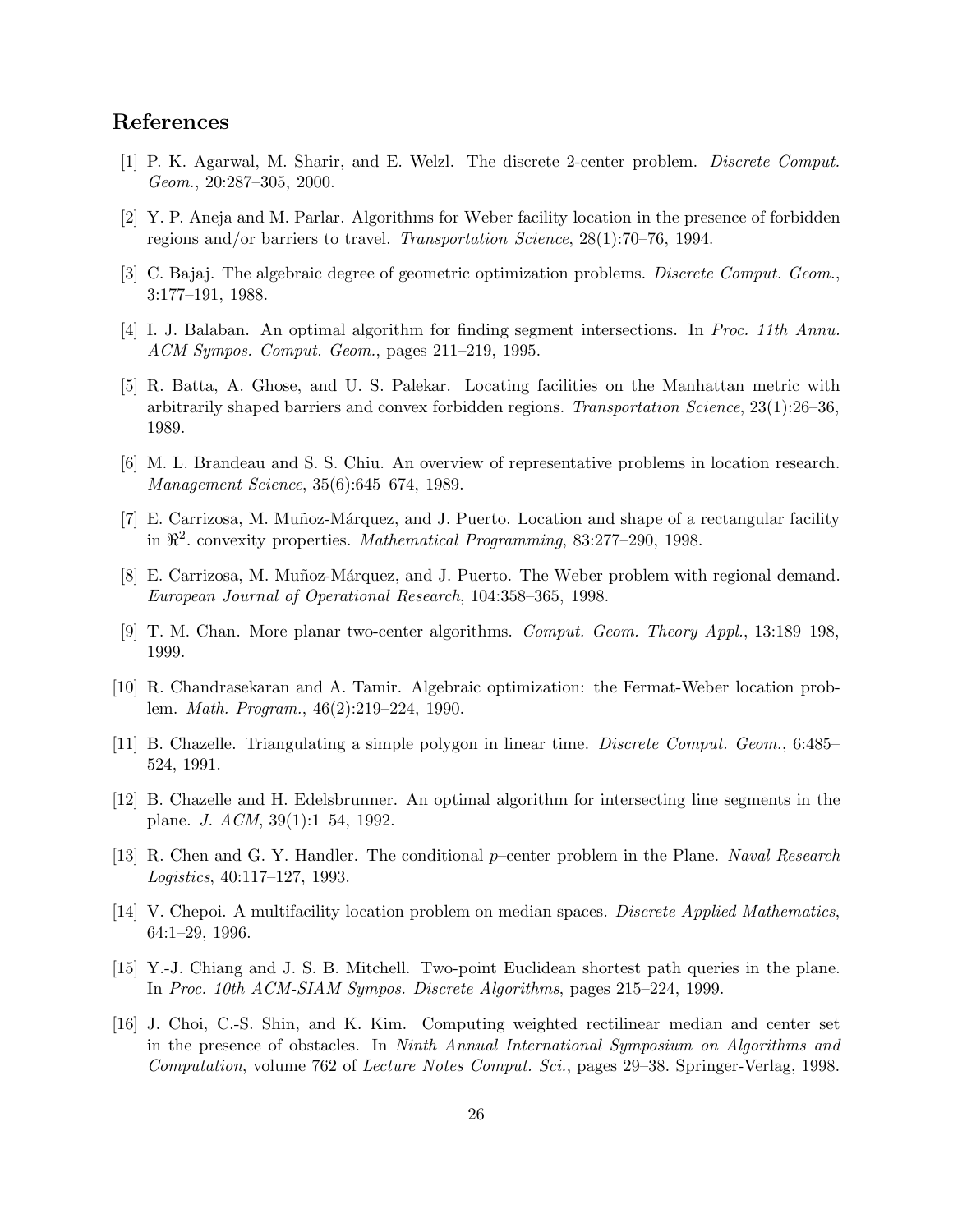- <span id="page-26-5"></span><span id="page-26-2"></span>[17] Z. Drezner. On the rectangular p-center problem. *Naval Res. Logist. Q.*, 34:229–234, 1987.
- <span id="page-26-10"></span>[18] Z. Drezner. *Facility Location: A Survey of Applications and Methods*. Springer Series in Operations Research. Springer–Verlag, New York, 1995.
- [19] Z. Drezner. Replacing discrete demand with continuous demand. In Z. Drezner, editor, *Facility Location: A Survey of Applications and Methods*, Springer Series in Operations Research, chapter 2. Springer–Verlag, New York, 1995.
- <span id="page-26-12"></span><span id="page-26-11"></span>[20] Z. Drezner and G. O. Wesolowsky. Optimal location of a facility relative to area demands. *Naval Research Logistics Quarterly*, 27:199–206, 1980.
- <span id="page-26-3"></span>[21] R. Durier and C. Michelot. On the set of optimal points to the Weber problem: further results. *Transportation Science*, 28(2):141–149, 1994.
- <span id="page-26-1"></span>[22] D. Eppstein. Faster construction of planar two-centers. In *Proc. 8th ACM-SIAM Sympos. Discrete Algorithms*, 1997.
- [23] S. P. Fekete and H. Meijer. On minimum stars and maximum matchings. *Discrete Comput. Geom.*, 23:389–407, 2000.
- <span id="page-26-16"></span><span id="page-26-0"></span>[24] S. P. Fekete and H. Meijer. The one-round Voronoi game replayed. In *Proc. 8th Workshop Algorithms Data Struct.*, Lecture Notes Comput. Sci., page to appear. Springer-Verlag, 2003.
- [25] S. P. Fekete, J. S. B. Mitchell, and K. Weinbrecht. On the continuous Weber and k-median problems. In *Proceedings of the Sixteenth Annual ACM Symposium on Computational Geometry*, Lecture Notes in Computer Science, pages 70–79, 2000.
- <span id="page-26-14"></span><span id="page-26-4"></span>[26] A. J. Goldman. Optimal center location in simple networks. *Transportation Science*, 5:240–255, 1971.
- <span id="page-26-6"></span>[27] H. W. Hamacher and S. Nickel. Classification of location problems. *Location Science*, 6:229– 242, 1998.
- <span id="page-26-13"></span>[28] J. Hershberger. A faster algorithm for the two-center decision problem. *Inform. Process. Lett.*, 47:23–29, 1993.
- <span id="page-26-7"></span>[29] J. Hershberger and S. Suri. An optimal algorithm for Euclidean shortest paths in the plane. *SIAM J. Comput.*, 28:2215–2256, 1999.
- <span id="page-26-15"></span>[30] D. S. Hochbaum and D. Shmoys. A best possible heuristic for the k-center problem. *Math. Oper. Res.*, 10:180–184, 1985.
- <span id="page-26-8"></span>[31] L. K. Hua. Applications of mathematical methods for wheat harvesting. *Chinese mathematics*, 2:77–91, 1962.
- <span id="page-26-9"></span>[32] R. Z. Hwang, R. C. T. Lee, and R. C. Chang. The slab dividing approach to solve the Euclidean p-center problem. *Algorithmica*, 9:1–22, 1993.
- [33] O. Kariv and S. L. Hakimi. An algorithmic approach to network location problems. I: The p-centers. *SIAM J. Appl. Math.*, 37:513–538, 1979.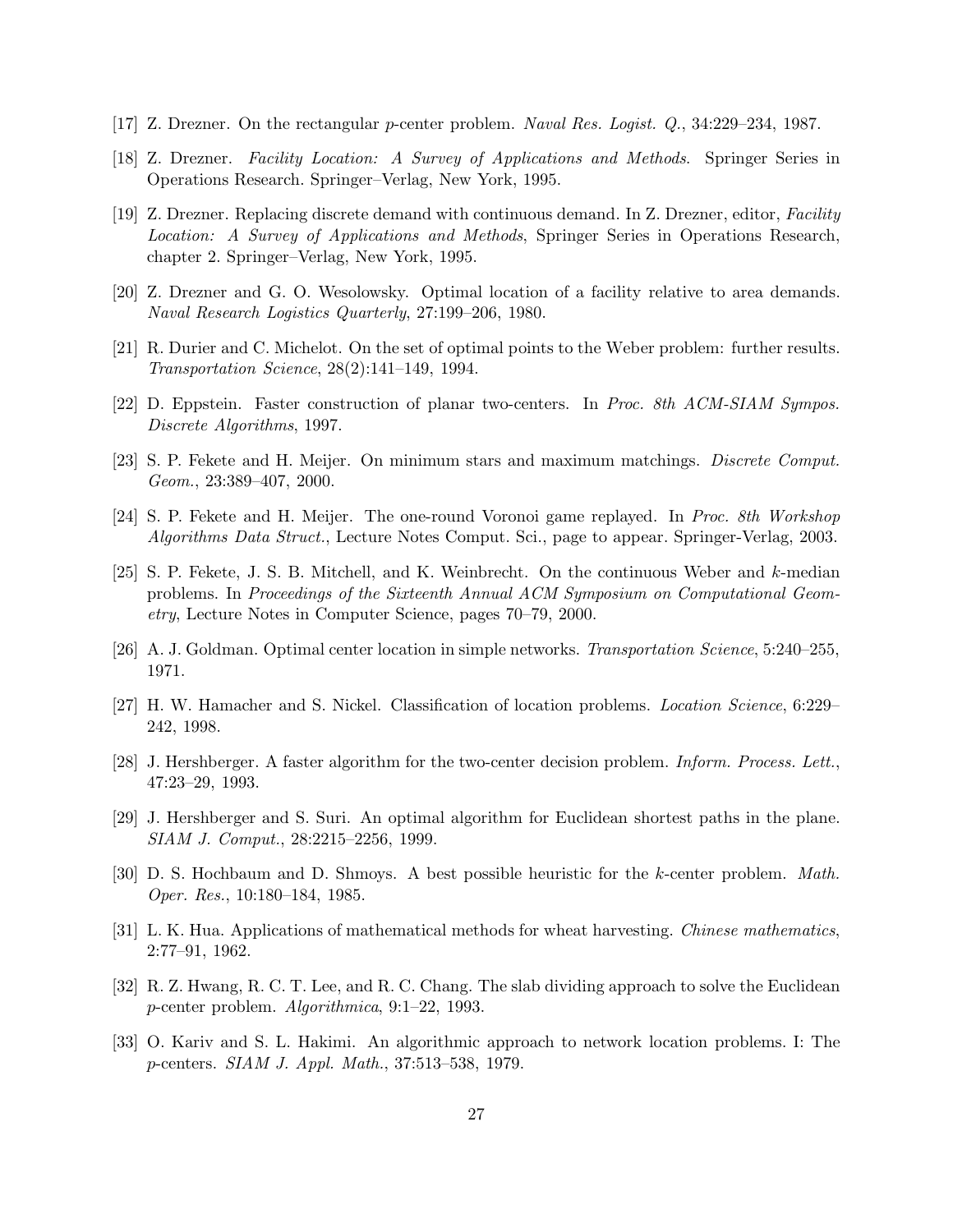- <span id="page-27-3"></span><span id="page-27-2"></span>[34] S. Khuller and Y. J. Sussmann. The capacitated k-center problem. *SIAM J. Disc. Math.*, 13(3):403–418, 2000.
- [35] M. T. Ko and Y. T. Ching. Linear time algorithms for the weighted tailored 2-partition problem and the weighted rectilinear 2-center problem under L∞-distance. *Discrete Appl. Math.*, 40:397–410, 1992.
- <span id="page-27-4"></span>[36] M. T. Ko, R. C. T. Lee, and J. S. Chang. An optimal approximation algorithm for the rectilinear m-center problem. *Algorithmica*, 5:341–352, 1990.
- <span id="page-27-9"></span><span id="page-27-8"></span>[37] A. Kolen. Equivalence between the direct search approach and the cut approach to the rectilinear distance location problem. *Operations Research*, 29(3):616–620, 1981.
- <span id="page-27-10"></span>[38] Y. Kusakari and T. Nishizeki. Finding a region with the minimum total  $L_1$  distance from prescribed terminals. *Algorithmica*, 35:225–256, 2003.
- <span id="page-27-16"></span>[39] R. C. Larson and G. Sadiq. Facility locations with the Manhattan metric in the presence of barriers to travel. *Operations Research*, 31(4):652–669, 1983.
- <span id="page-27-7"></span>[40] D. Lichtenstein. Planar formulae and their uses. *SIAM Journal on Computing*, 11, 2:329–343, 1982.
- <span id="page-27-5"></span>[41] R. F. Love, J. G. Morris, and G. O. Wesolowsky. *Facilities Location: Models & Methods*. North Hollandde Gruyter, New York, 1988.
- <span id="page-27-1"></span>[42] N. Megiddo. The weighted Euclidean 1-center problem. *Math. Oper. Res.*, 8(4):498–504, 1983.
- <span id="page-27-6"></span>[43] N. Megiddo and A. Tamir. New results on the complexity of p-center problems. *SIAM J. Comput.*, 12:751–758, 1983.
- <span id="page-27-0"></span>[44] N. Megiddo and E. Zemel. A randomized  $O(n \log n)$  algorithm for the weighted Euclidean 1-center problem. *J. Algorithms*, 7:358–368, 1986.
- <span id="page-27-13"></span>[45] P. B. Mirchandani and R. L. Francis, editors. *Discrete Location Theory*. Wiley, New Yorkl, 1990.
- <span id="page-27-15"></span>[46] J. S. B. Mitchell. An optimal algorithm for shortest rectilinear paths among obstacles. In *Abstracts 1st Canad. Conf. Comput. Geom.*, page 22, 1989.
- <span id="page-27-14"></span>[47] J. S. B. Mitchell. A new algorithm for shortest paths among obstacles in the plane. *Ann. Math. Artif. Intell.*, 3:83–106, 1991.
- [48] J. S. B. Mitchell. L<sup>1</sup> shortest paths among polygonal obstacles in the plane. *Algorithmica*, 8:55–88, 1992.
- <span id="page-27-11"></span>[49] J. S. B. Mitchell. Shortest paths and networks. In J. E. Goodman and J. O'Rourke, editors, *Handbook of Discrete and Computational Geometry*, chapter 24, pages 445–466. CRC Press LLC, Boca Raton, FL, 1997.
- <span id="page-27-12"></span>[50] J. S. B. Mitchell. Geometric shortest paths and network optimization. In J.-R. Sack and J. Urrutia, editors, *Handbook of Computational Geometry*, pages 633–701. Elsevier Science Publishers B.V. North-Holland, Amsterdam, 2000.